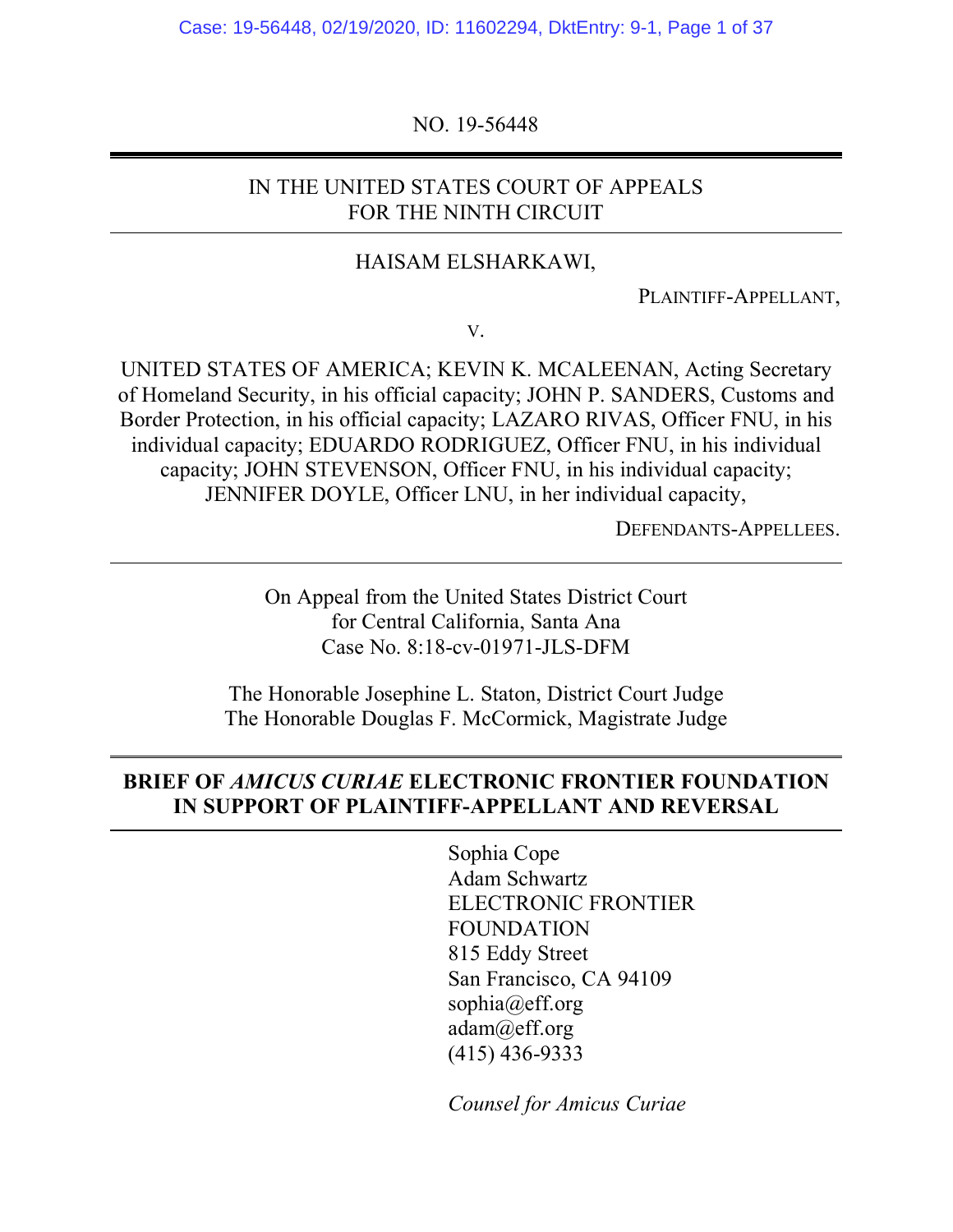# **CORPORATE DISCLOSURE STATEMENT**

Pursuant to Rule 26.1 of the Federal Rules of Appellate Procedure, *Amicus Curiae* Electronic Frontier Foundation states that it does not have a parent corporation and that no publicly held corporation owns 10% or more of its stock.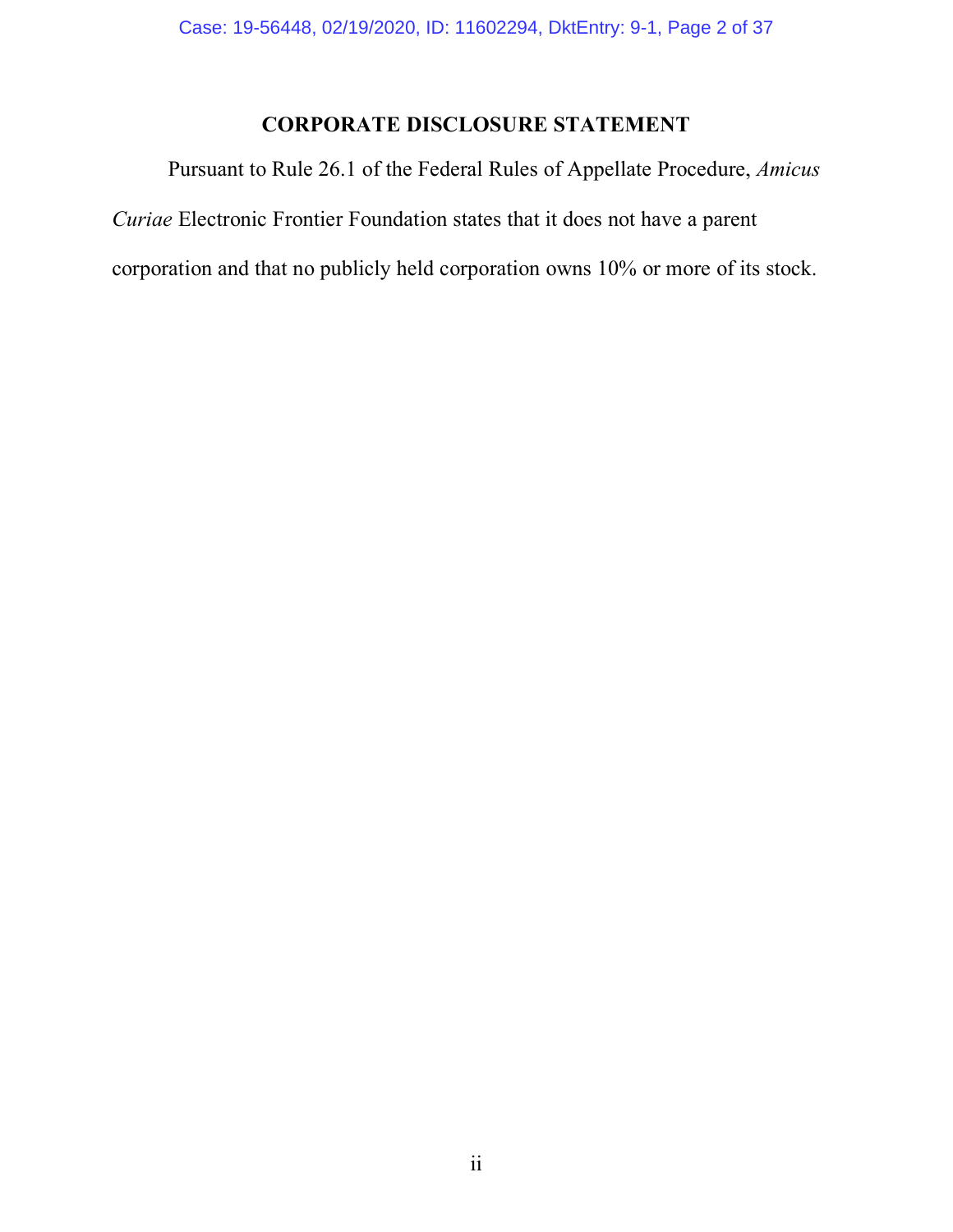# **TABLE OF CONTENTS**

| $\overline{L}$ | Electronic Devices Contain Vast Amounts of Highly Personal                                                                                                                           |  |
|----------------|--------------------------------------------------------------------------------------------------------------------------------------------------------------------------------------|--|
| II.            |                                                                                                                                                                                      |  |
| Ш.             | All Border Searches of Digital Data, Whether Manual or Forensic,<br>Are Highly Intrusive of Personal Privacy and Are Thus "Non-                                                      |  |
| IV.            | A Probable Cause Warrant Should Be Required for Border Searches                                                                                                                      |  |
|                | A. A Probable Cause Warrant Should Be Required Given the Highly                                                                                                                      |  |
|                | B. A Probable Cause Warrant Should Be Required Because<br>Warrantless, Suspicionless Border Searches of Digital Data Are<br>Not Tethered to the Narrow Purposes of the Border Search |  |
|                |                                                                                                                                                                                      |  |
|                |                                                                                                                                                                                      |  |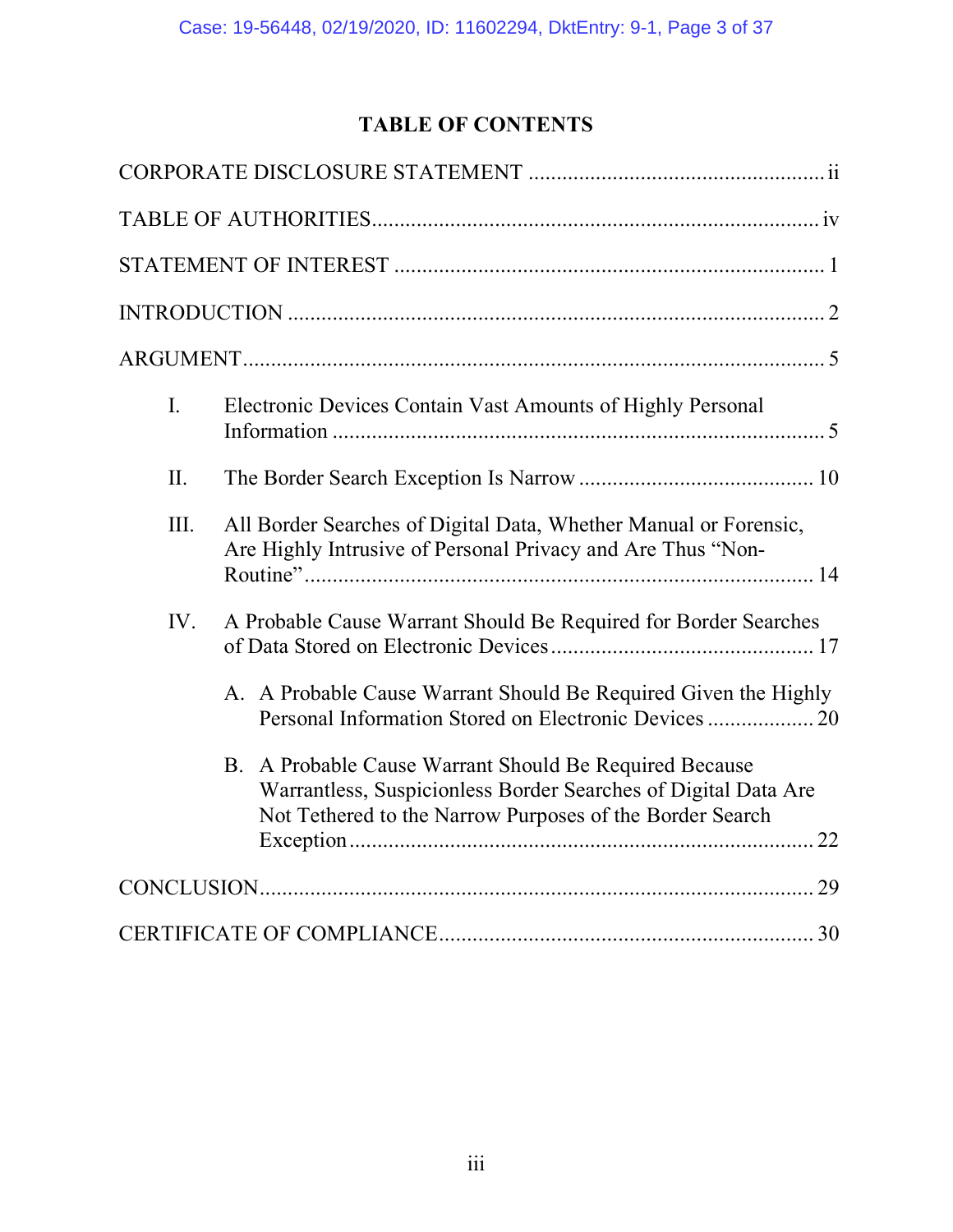# **TABLE OF AUTHORITIES**

# **Cases**

| Alasaad v. Nielsen,                     |
|-----------------------------------------|
| Alasaad v. Nielsen,                     |
| Almeida-Sanchez v. U.S.,                |
| Boyd v. U.S.,                           |
| Carpenter $v.$ U.S.,                    |
| Carroll v. U.S.,                        |
| Chimel v. California,                   |
| City of Indianapolis v. Edmond,         |
| Florida v. Royer,                       |
| House v. Napolitano,                    |
| Kyllo v. U.S.,                          |
| Michigan Dept. of State Police v. Sitz, |
| Riley v. California,                    |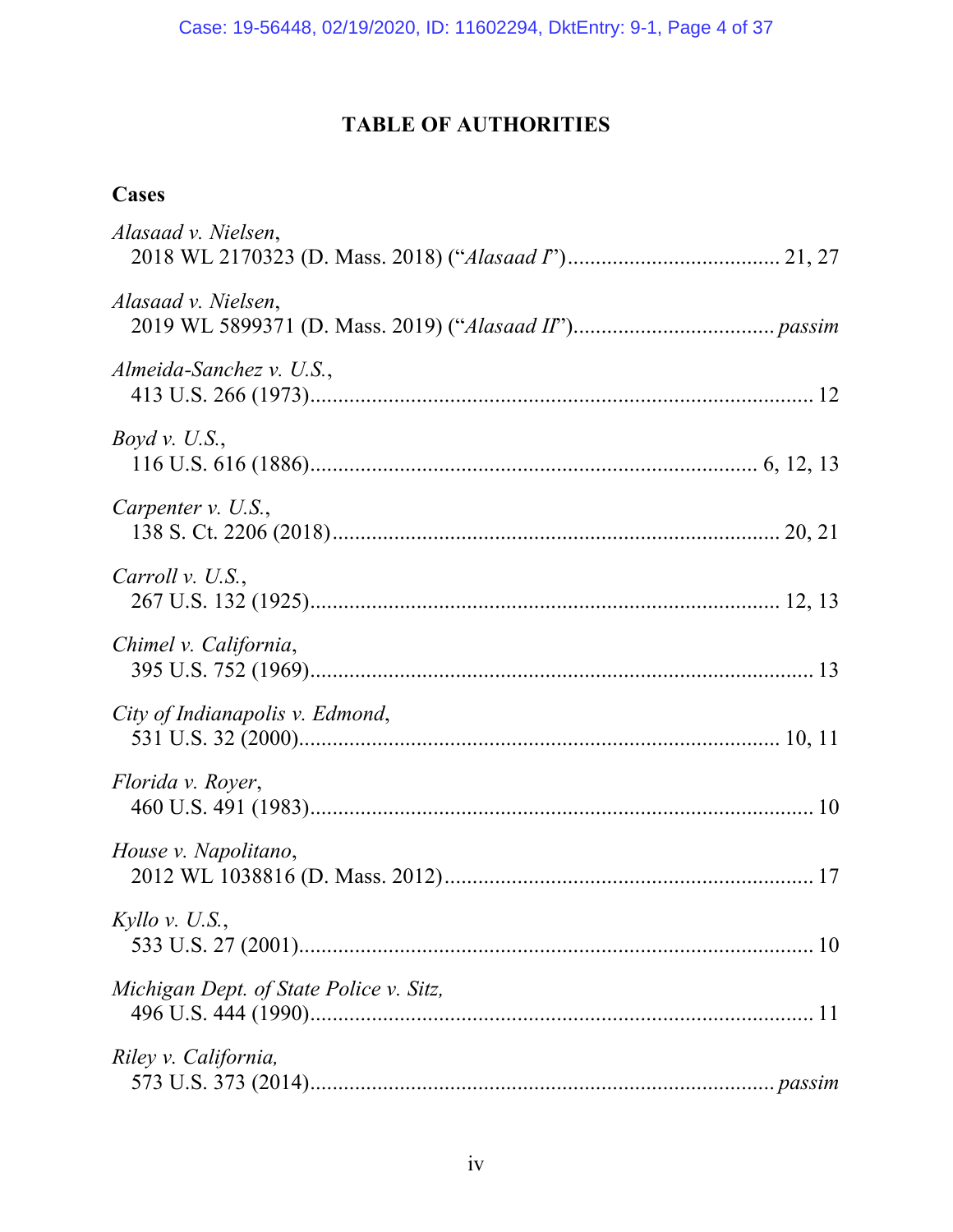# Case: 19-56448, 02/19/2020, ID: 11602294, DktEntry: 9-1, Page 5 of 37

| U.S. v. Aigbekaen,            |  |
|-------------------------------|--|
| U.S. v. Caballero,            |  |
| U.S. $v. Cano,$               |  |
| U.S. v. Cotterman,            |  |
| U.S. v. Flores-Montano,       |  |
| U.S. $\nu$ . Jones,           |  |
| U.S. $v$ . Kim,               |  |
| U.S. v. Kolsuz,               |  |
| U.S. v. Kolsuz,               |  |
| U.S. v. Molina-Gomez,         |  |
| U.S. v. Molina-Isidoro,       |  |
| U.S. v. Molina-Isidoro,       |  |
| U.S. v. Montoya de Hernandez, |  |
| U.S. v. Ramsey,               |  |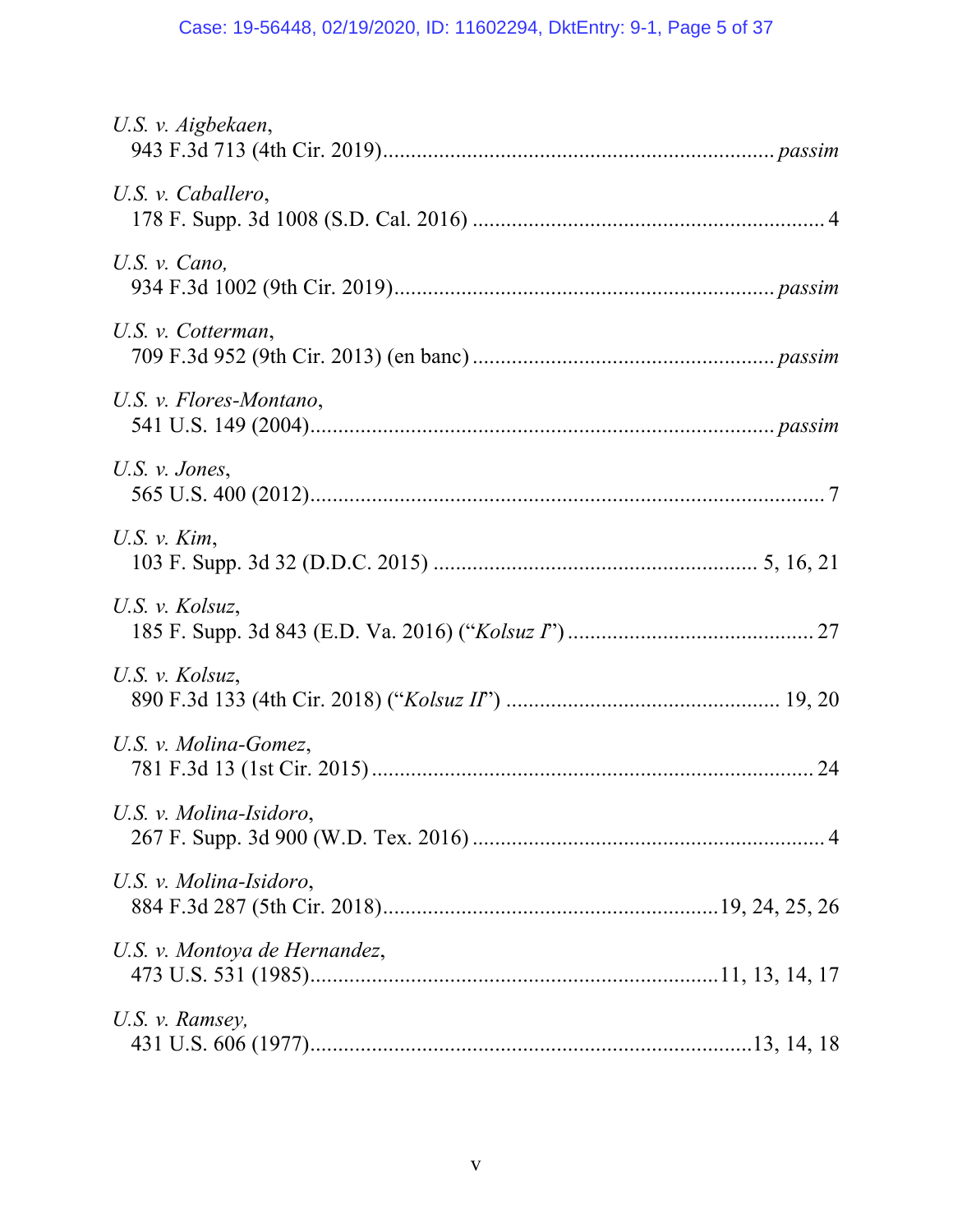| U.S. v. Saboonchi,                                                                                                                                      |  |
|---------------------------------------------------------------------------------------------------------------------------------------------------------|--|
| U.S. v. Saboonchi,                                                                                                                                      |  |
| U.S. v. Seljan,                                                                                                                                         |  |
| U.S. v. Thirty-Seven Photographs,                                                                                                                       |  |
| U.S. v. Vergara,                                                                                                                                        |  |
| U.S. $v.$ Wurie,                                                                                                                                        |  |
| Vernonia School District 47J v. Acton,                                                                                                                  |  |
| <b>Other Authorities</b>                                                                                                                                |  |
|                                                                                                                                                         |  |
| Apple iOS 13: Settings>Privacy>Location Services>System Services>Significant                                                                            |  |
|                                                                                                                                                         |  |
| Congressional Research Service, Border Security: Key Agencies and Their                                                                                 |  |
| Department of Homeland Security, Privacy Impact Assessment Update for CBP<br>Border Searches of Electronic Devices, DHS/CBP/PIA-008(a) (Jan. 4, 2018)21 |  |
|                                                                                                                                                         |  |
|                                                                                                                                                         |  |
|                                                                                                                                                         |  |
|                                                                                                                                                         |  |
| Lee Bell, <i>What is caching and how does it work?</i> , Wired UK (May 7, 2017) 9                                                                       |  |
|                                                                                                                                                         |  |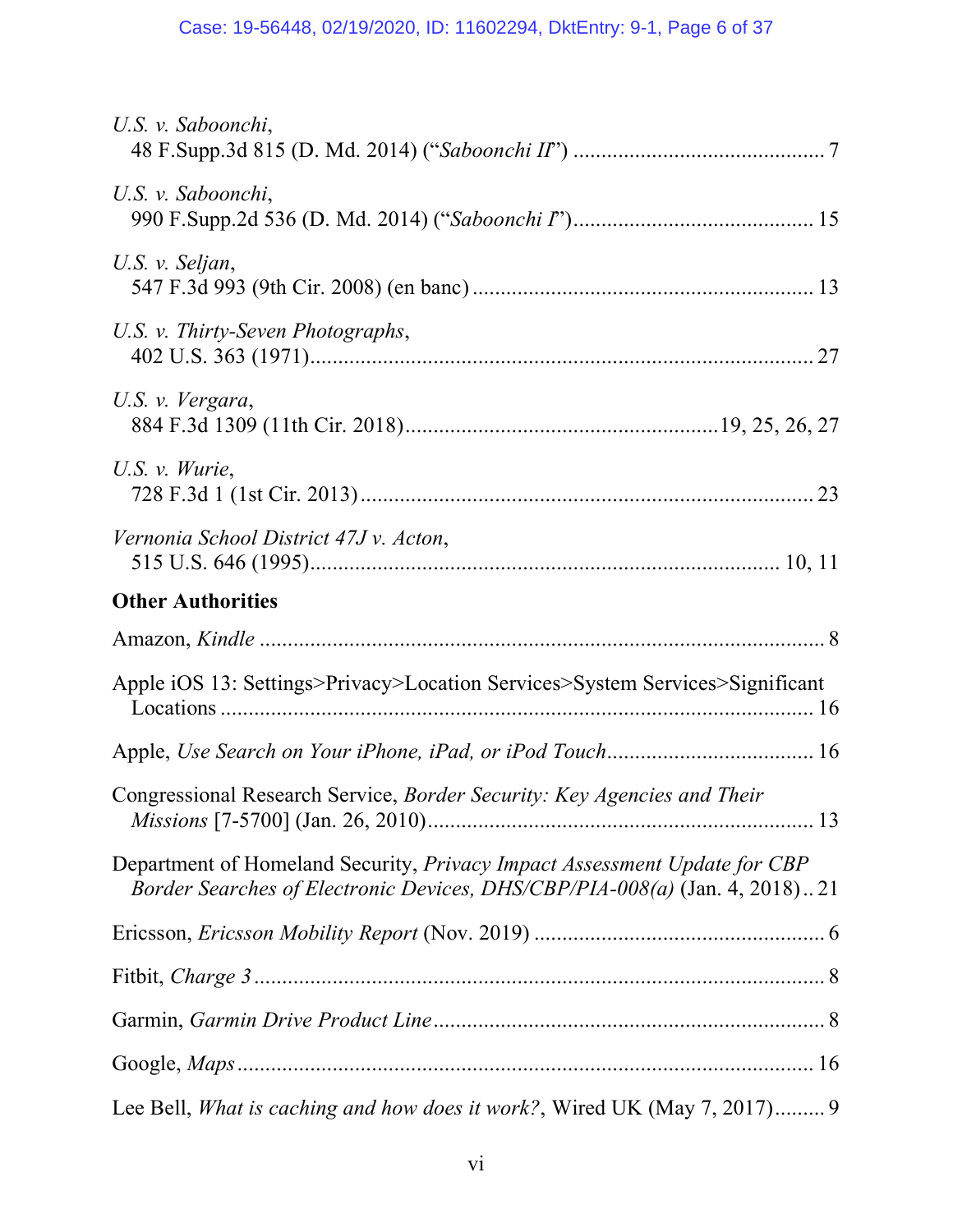| Peter Mell, Timothy Grance, <i>The NIST Definition of Cloud Computing</i> [Special]<br>Pub. 800-145], National Institute of Standards and Technology (Sept. 2011)  9 |  |
|----------------------------------------------------------------------------------------------------------------------------------------------------------------------|--|
|                                                                                                                                                                      |  |
| PwC Strategy &, Connected Car Report 2016: Opportunities, Risk, and Turmoil on                                                                                       |  |
| U.S. Customs and Border Protection, <i>Border Search of Electronic Devices</i> ,                                                                                     |  |
| U.S. Customs and Border Protection, Immigration and Inspection Program (Feb.<br>23                                                                                   |  |
|                                                                                                                                                                      |  |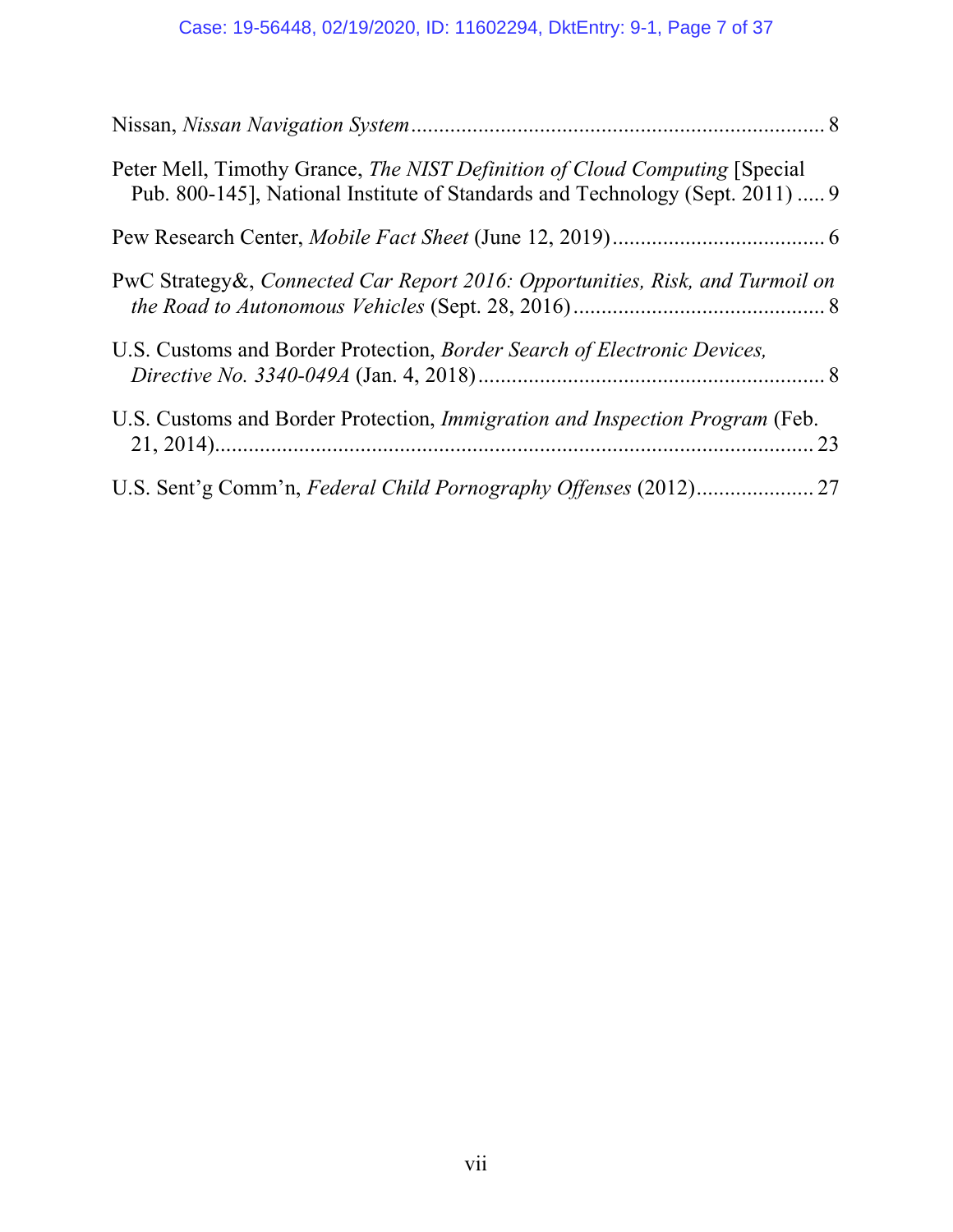### **STATEMENT OF INTEREST**<sup>1</sup>

*Amicus Curiae* Electronic Frontier Foundation is a member-supported, nonprofit civil liberties organization that works to protect free speech and privacy in the digital world. Founded in 1990, EFF has over 30,000 members. EFF has done extensive work to highlight the unprecedented and significant threats to personal privacy posed by border searches of electronic devices, including representing plaintiffs in litigation and writing numerous *amicus* briefs, blog posts, and detailed reports. 2

<sup>&</sup>lt;sup>1</sup> No party's counsel authored this brief in whole or in part. Neither any party nor any party's counsel contributed money that was intended to fund preparing or submitting this brief. No person other than *amicus*, its members, or its counsel contributed money that was intended to fund preparing or submitting this brief. Plaintiff-Appellant consents to the filing of this brief. Defendants-Appellees "do not oppose" the filing of this brief.

<sup>2</sup> *See generally* https://www.eff.org/issues/border-searches.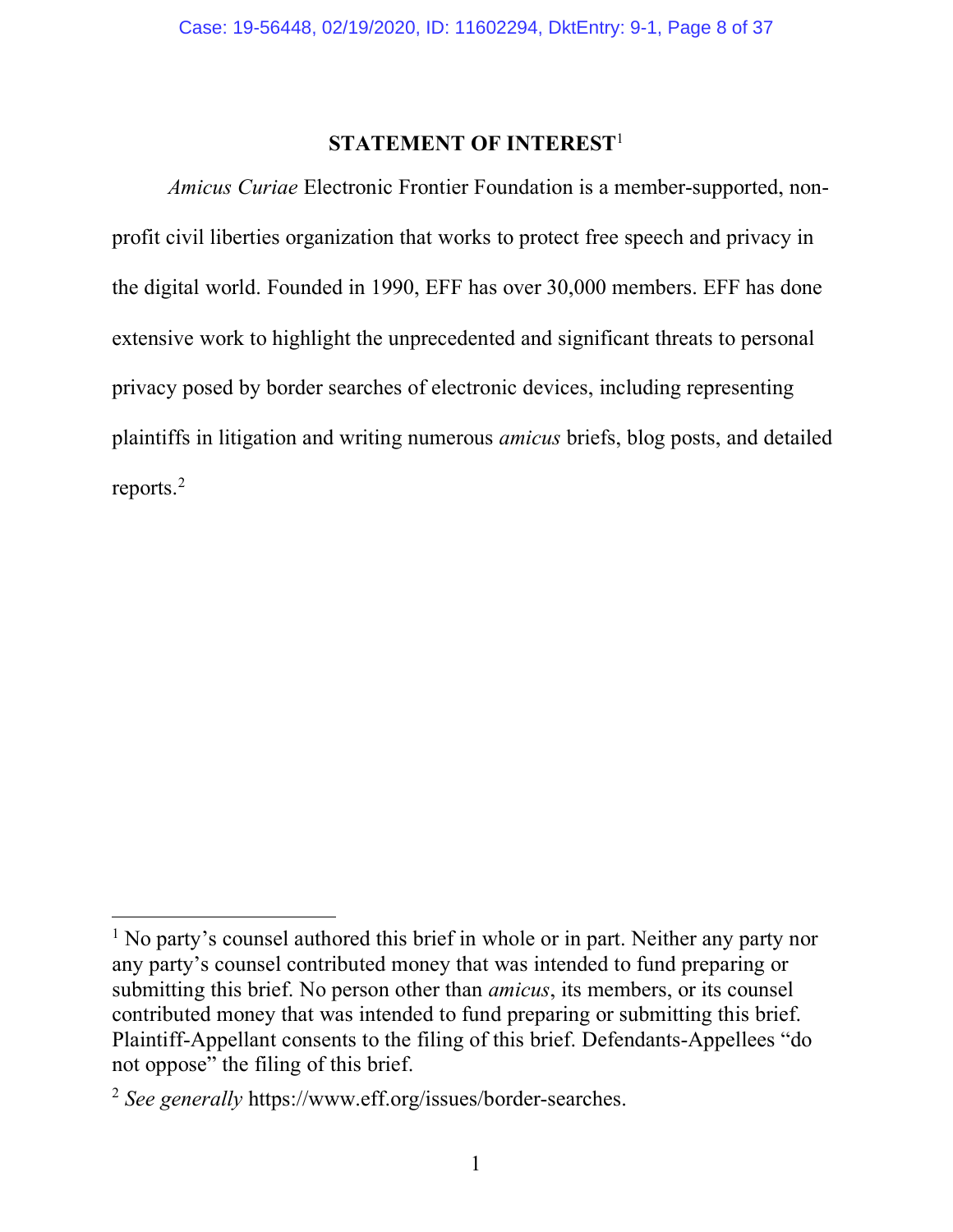#### **INTRODUCTION**

Digital is different. The Fourth Amendment's border search exception, permitting warrantless searches and suspicionless "routine" searches of belongings and persons at the U.S. border, should not apply to electronic devices like Mr. Elsharkawi's cell phones. All border searches—whether manual or forensic—of the data stored on electronic devices are "non-routine" searches that fall outside the border search exception. This is because *any* search of digital data is a "highly intrusive" search that impacts the "dignity and privacy interests" of the traveler. *U.S. v. Flores-Montano*, 541 U.S. 149, 152 (2004). Following the Supreme Court's analysis in *Riley v. California,* 573 U.S. 373 (2014), border agents should be required to obtain a probable cause warrant to search the data stored on a digital device.

The *Riley* Court presented an analytical framework that complements the border search doctrine's traditional consideration of whether a search is "routine" or "non-routine." The Court explained that, in determining whether to apply an existing warrant exception to a "particular category of effects" such as cell phones, individual privacy interests must be balanced against legitimate governmental interests. *Id.* at 385-86. The government's interests are analyzed by considering whether warrantless, suspicionless searches of a particular category of property are sufficiently "tethered" to the purposes underlying the exception. *Id.* at 386. In the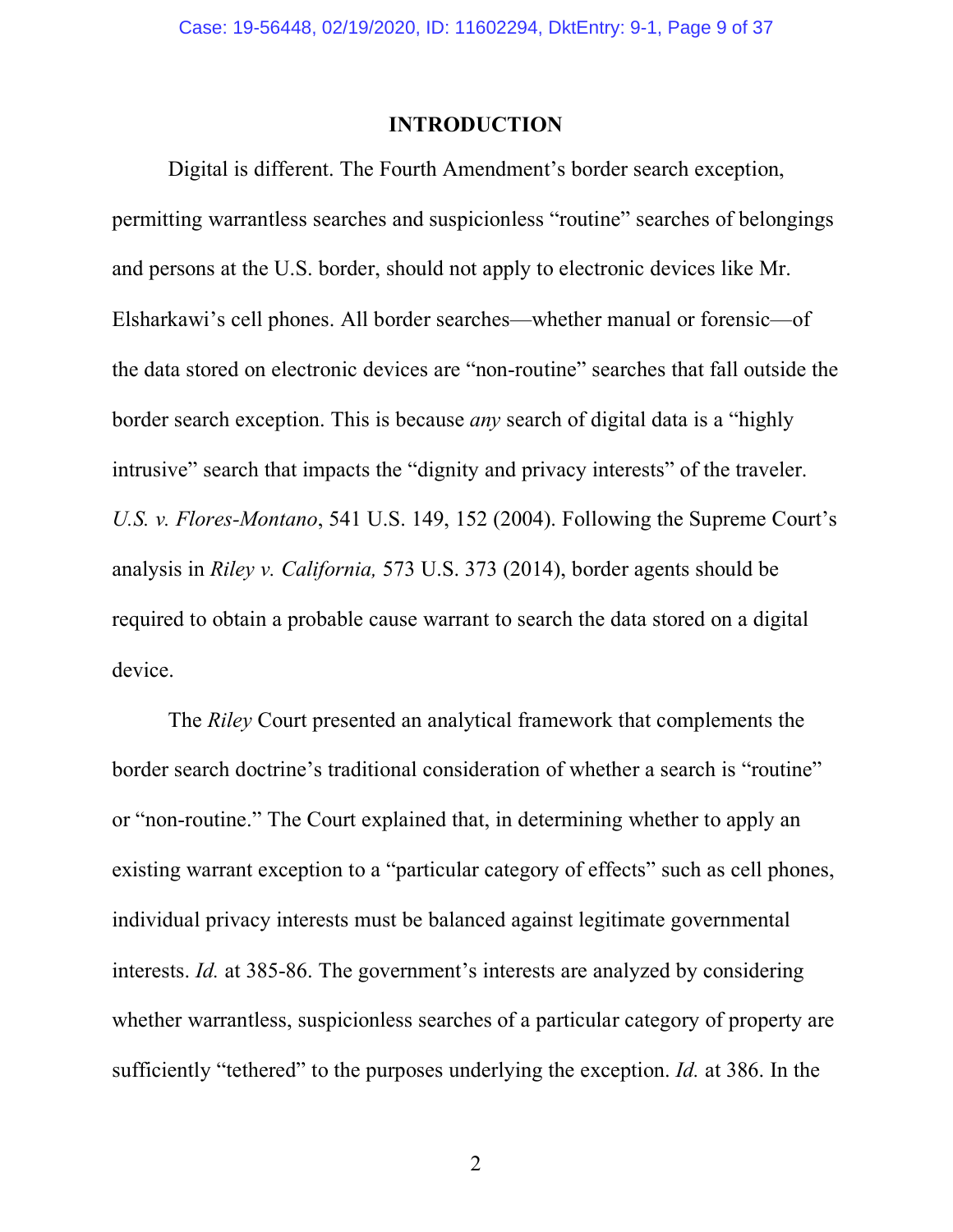#### Case: 19-56448, 02/19/2020, ID: 11602294, DktEntry: 9-1, Page 10 of 37

case of digital data at the border, warrantless, suspicionless searches of electronic devices are not sufficiently "tethered" to the narrow purposes justifying the border search exception: immigration and customs enforcement. That is, they are not necessary to and do not sufficiently advance these goals.

Moreover, even if such "tethering" may be considered sufficient, the unprecedented privacy interests that travelers have in their electronic devices outweigh any legitimate governmental interests. Individual privacy interests are at their zenith in devices such as cell phones and laptops, even at the border. Prior to the rise of mobile computing, the "amount of private information carried by international travelers was traditionally circumscribed by the size of the traveler's luggage or automobile." *U.S. v. Cotterman*, 709 F.3d 952, 964 (9th Cir. 2013) (en banc). Today, however, the "sum of an individual's private life" sits in the pocket or purse of any traveler carrying a cell phone, laptop or other electronic device. *Riley*, 573 U.S. at 394.

In this case, the district court erred in granting, in part, the government's motion to dismiss. Mr. Elsharkawi witnessed border agents manually search his two cell phones. ECF 57 (MTD Order) at 3-4. (He also believes that one cell phone was forensically searched. *Id*. at 3.) He brought a Fourth Amendment claim challenging CBP's 2018 policy authorizing suspicionless manual searches of electronic devices at the border. The district court rejected Mr. Elsharkawi's claim,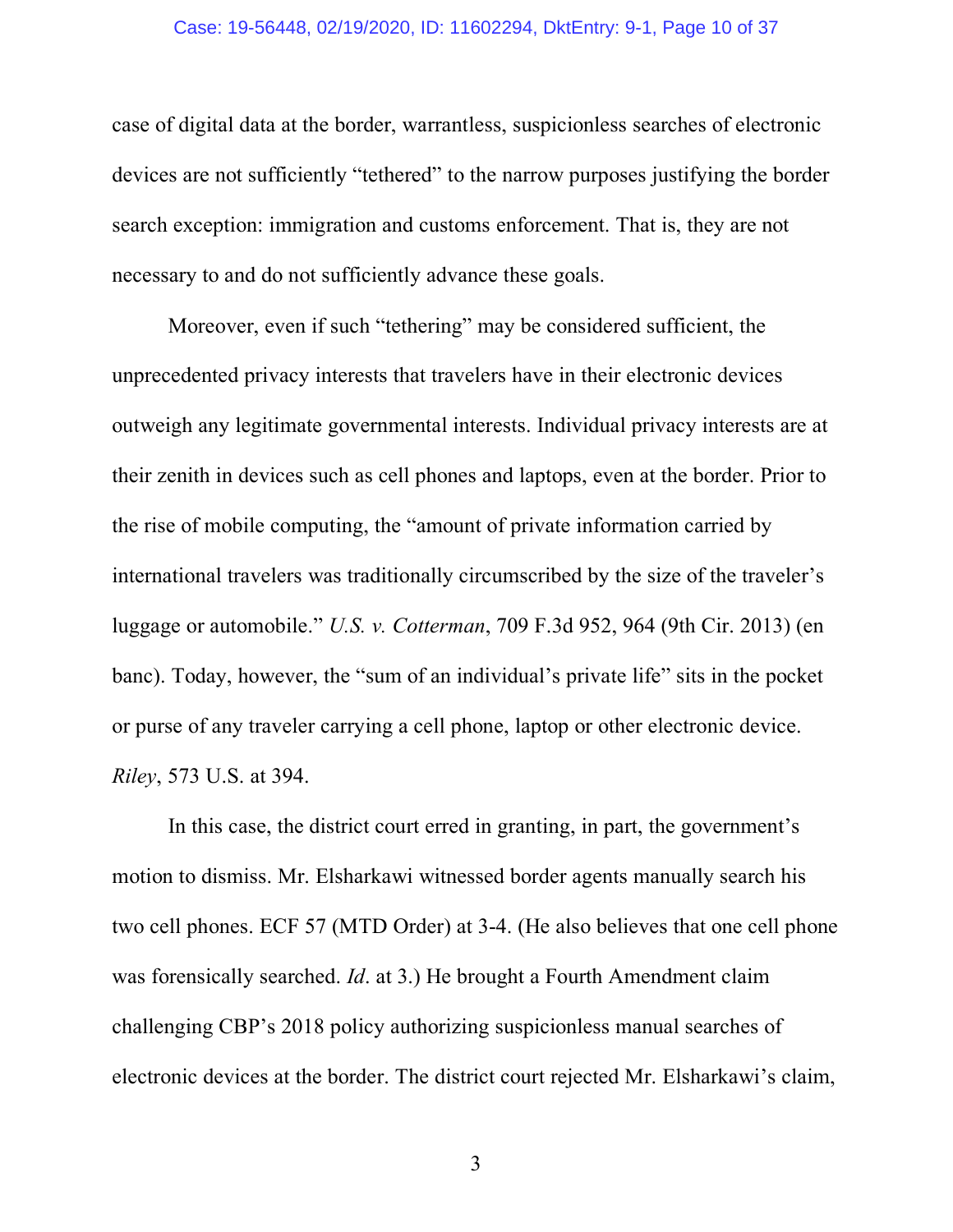#### Case: 19-56448, 02/19/2020, ID: 11602294, DktEntry: 9-1, Page 11 of 37

following *Cotterman*'s holding that manual searches are "routine" searches that do not require any individualized suspicion, while forensic searches are "non-routine" searches that require reasonable suspicion. *Id*. 9-12.

However, a "person's digital life ought not to be hijacked simply by crossing a border." *Cotterman*, 709 F.3d at 965. This Court has an opportunity to revisit the issue of what Fourth Amendment standards apply to electronic devices at the border. *Amicus* urges this Court to hold that *all* border searches of the data stored on electronic devices are "non-routine," and thus, consistent with *Riley*, a probable cause warrant is required.<sup>3</sup>

At minimum, this Court should apply the recent Ninth Circuit ruling in *U.S. v. Cano*, which followed *Cotterman*'s dichotomy but clarified that all electronic device searches at the border, "whether manual or forensic, must be limited in scope to a search for digital contraband." 934 F.3d 1002, 1007 (9th Cir. 2019).4 *Cf. Alasaad v. Nielsen*, 2019 WL 5899371 (D. Mass. 2019) ("*Alasaad II*") (holding on summary judgment that for both manual and forensic searches, the Fourth

<sup>&</sup>lt;sup>3</sup> District courts have supported a warrant requirement for border device searches. *See, e.g., U.S. v. Caballero*, 178 F. Supp. 3d 1008, 1017, 1018 (S.D. Cal. 2016) ("If it could, this Court would apply *Riley*."); *U.S. v. Molina-Isidoro*, 267 F. Supp. 3d 900, 909 (W.D. Tex. 2016), *aff'd*, 884 F.3d 287 (5th Cir. 2018) ("Were this Court free to decide this matter in the first instance, it might prefer that a warrant be required to search an individual's cell phone at the border.").

<sup>4</sup> The government's petition for rehearing en banc is pending. *See U.S. v. Cano*, No. 17-50151 (9th Cir.), ECF 82.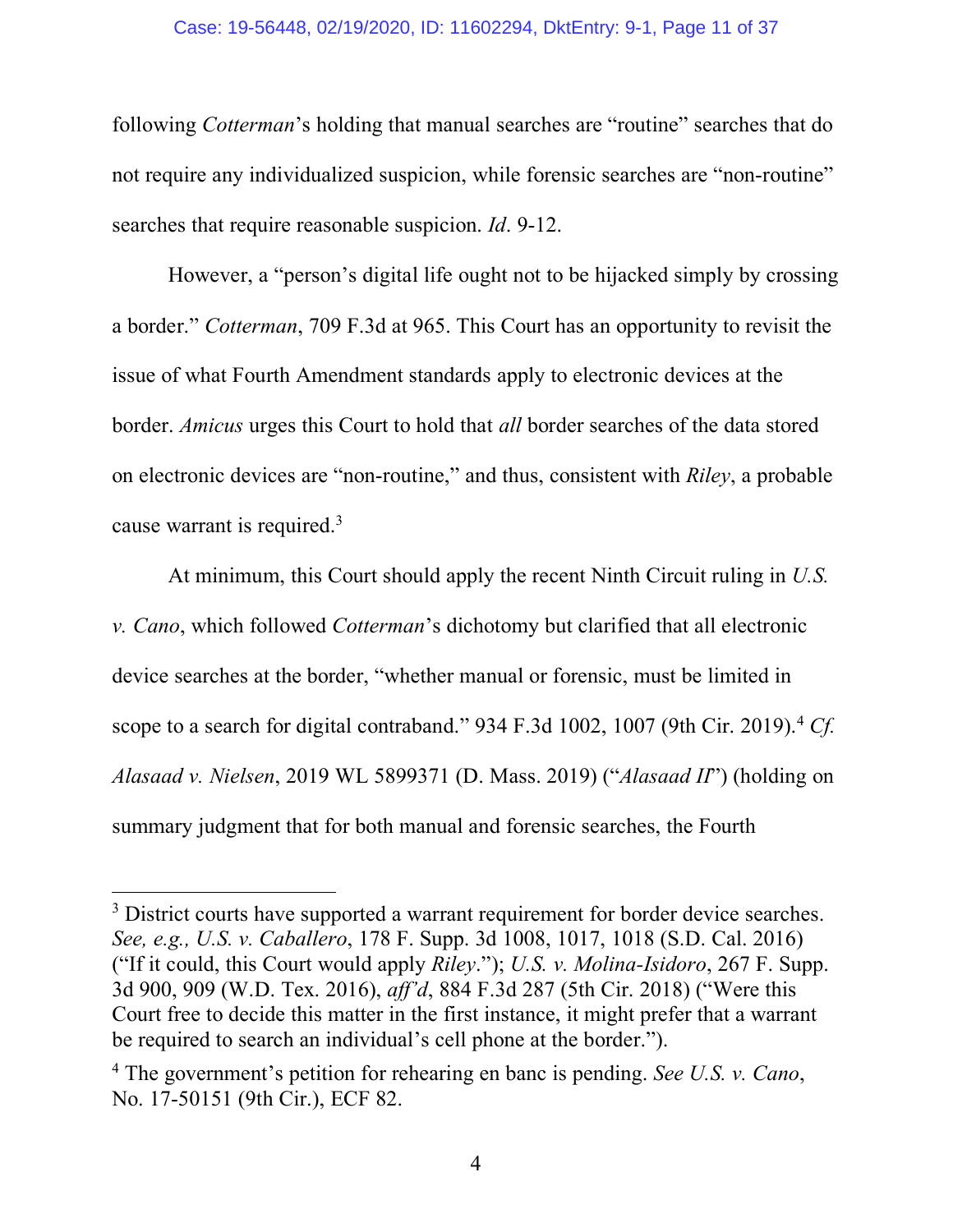Amendment requires border agents to have reasonable suspicion that an electronic device contains digital contraband); *U.S. v. Aigbekaen*, 943 F.3d 713, 721 (4th Cir. 2019) (holding that forensic border device searches require "individualized suspicion of an offense that bears some nexus to the border search exception's purposes of protecting national security, collecting duties, blocking the entry of unwanted persons, or disrupting efforts to export or import contraband").

#### **ARGUMENT**

# **I. Electronic Devices Contain Vast Amounts of Highly Personal Information**

Before the digital revolution, border searches of personal property, like searches incident to arrest, were "limited by physical realities and tended as a general matter to constitute only a narrow intrusion on privacy." *Riley*, 573 U.S. at 393. In *Riley*, the government argued that a search of cell phone data is the same as a search of physical items, and so a cell phone should fall within the searchincident-to-arrest exception, which would permit the warrantless and suspicionless search of an arrestee's cell phone. *Id.* The Court rejected this argument: "That is like saying a ride on horseback is materially indistinguishable from a flight to the moon." *Id. See also U.S. v. Kim*, 103 F. Supp. 3d 32, 55 (D.D.C. 2015) (in a border search case, stating *Riley* "strongly indicate[d] that a digital data storage device cannot fairly be compared to an ordinary container when evaluating the privacy concerns involved"). The Court examined the nature of cell phones themselves—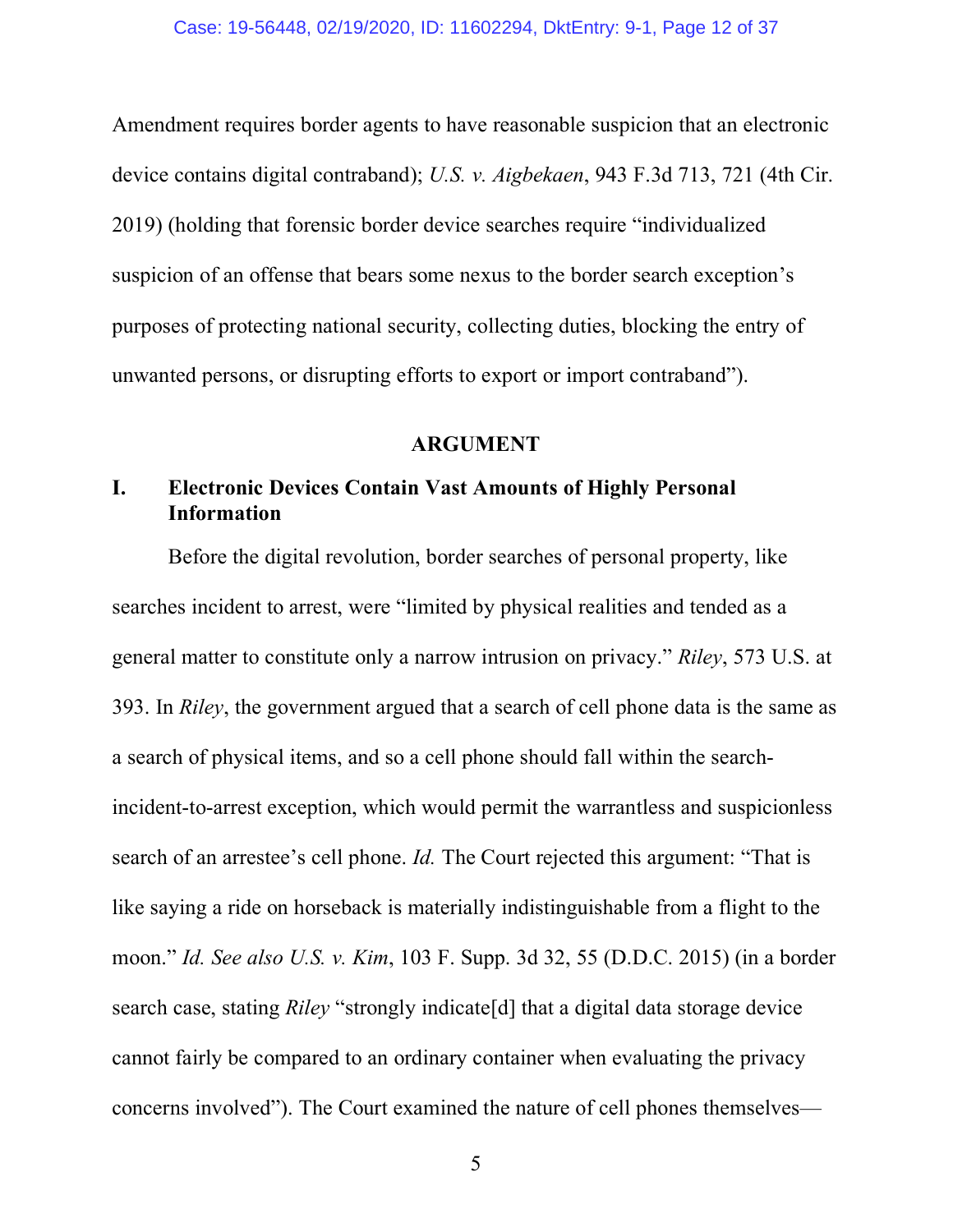#### Case: 19-56448, 02/19/2020, ID: 11602294, DktEntry: 9-1, Page 13 of 37

rather than how the devices are searched—and concluded they are "not just another technological convenience. With all they contain and all they may reveal, they hold for many Americans 'the privacies of life.'" *Riley*, 573 U.S. at 403 (quoting *Boyd v. U.S.*, 116 U.S. 616, 630 (1886)).

Most people carry electronic devices everywhere they go. Cell phones in particular have become "such a pervasive and insistent part of daily life that the proverbial visitor from Mars might conclude they were an important feature of human anatomy." *Id.* at 385. Globally, there are 8 billion cell phone subscriptions, including 5.6 billion for a smartphone.<sup>5</sup> Ninety-six percent of American adults own a cell phone, with 81 percent owning a smartphone.<sup>6</sup> Additionally, 74 percent own a laptop or desktop computer.7 "Prior to the digital age, people did not typically carry a cache of sensitive personal information with them as they went about their day. Now it is the person who is not carrying a cell phone, with all that it contains, who is the exception." *Riley*, 573 U.S. at 395.

Electronic devices differ fundamentally—in quantitative and qualitative senses—from physical containers like luggage. *Id.* at 393.

 <sup>5</sup> Ericsson, *Ericsson Mobility Report* (Nov. 2019), at 4, 7, https://www.ericsson.com/4acd7e/assets/local/mobilityreport/documents/2019/emr-november-2019.pdf.

<sup>6</sup> Pew Research Center, *Mobile Fact Sheet* (June 12, 2019), http://www.pewinternet.org/fact-sheet/mobile/.

 $^7$  *Id*.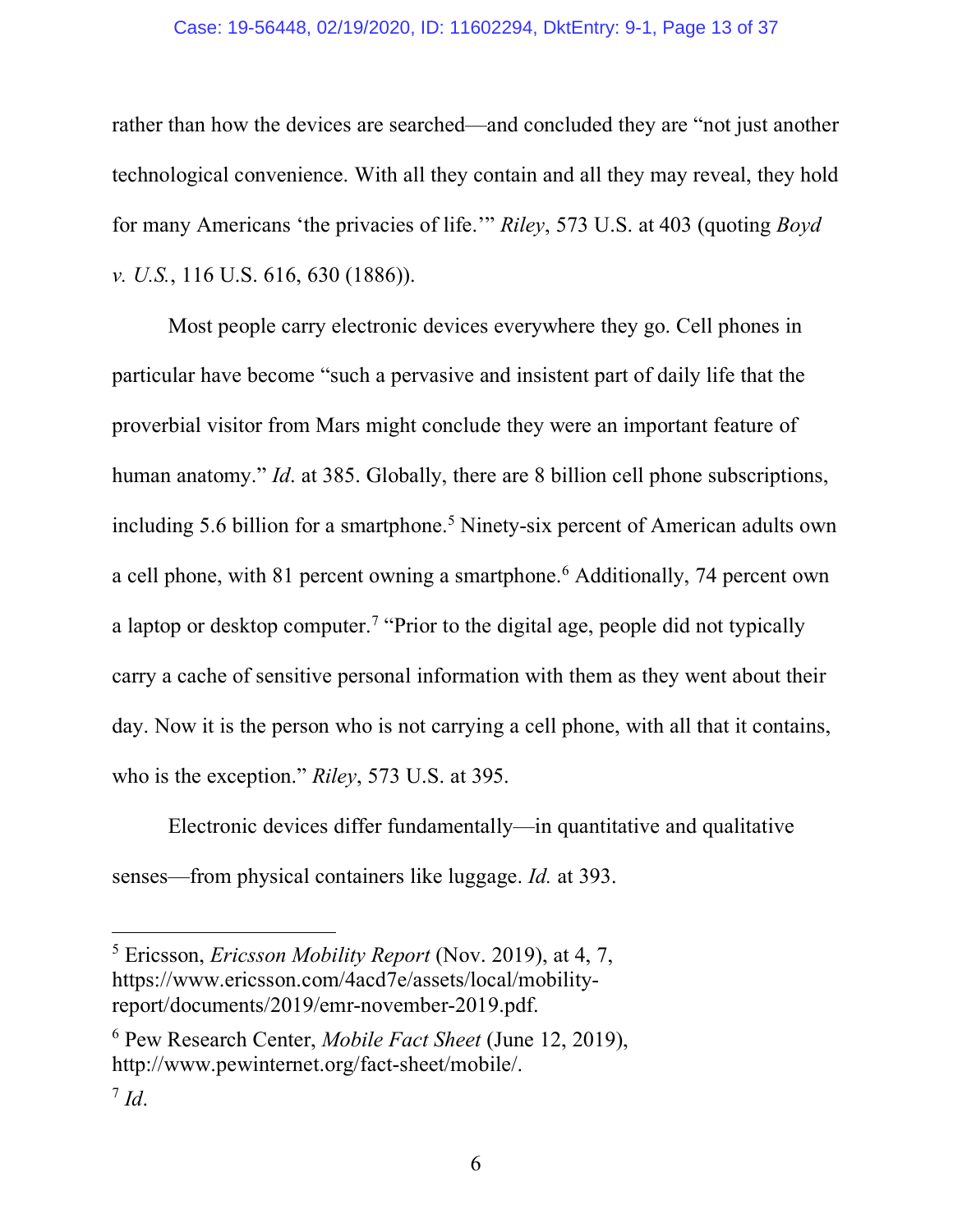Quantitatively, "the sheer quantity of information available on a cell phone makes it unlike other objects to be searched." *U.S. v. Saboonchi*, 48 F.Supp.3d 815, 819 (D. Md. 2014) ("*Saboonchi II*"). With their "immense storage capacity," cell phones, laptops, tablets, and other electronic devices can contain the equivalent of "millions of pages of text, thousands of pictures, or hundreds of videos." *Riley*, 573 U.S. at 394. *Accord Cano*, 934 F.3d at 1020.

Qualitatively, electronic devices "collect[] in one place many distinct types of information … that reveal much more in combination than any isolated record." *Riley*, 573 U.S. at 394. This information can include call logs, emails, text messages, voicemails, browsing history, calendar entries, contact lists, shopping lists, notes, photos and videos, other personal files, and metadata. This information, in turn, can reveal an individual's political affiliations, religious beliefs and practices, sexual and romantic lives, financial status, health conditions, and family and professional associations. *See id.* at 394-96. Electronic devices "are simultaneously offices and personal diaries" and "contain the most intimate details of our lives." *Cotterman*, 709 F.3d at 964. *Accord Cano*, 934 F.3d at 1015. Additionally, "[h]istoric location information is a standard feature on many smartphones and can reconstruct someone's specific movements down to the minute, not only around town but also within a particular building." *Riley*, 573 U.S. at 396 (citing *U.S. v. Jones*, 565 U.S. 400, 415 (2012) (Sotomayor, J.,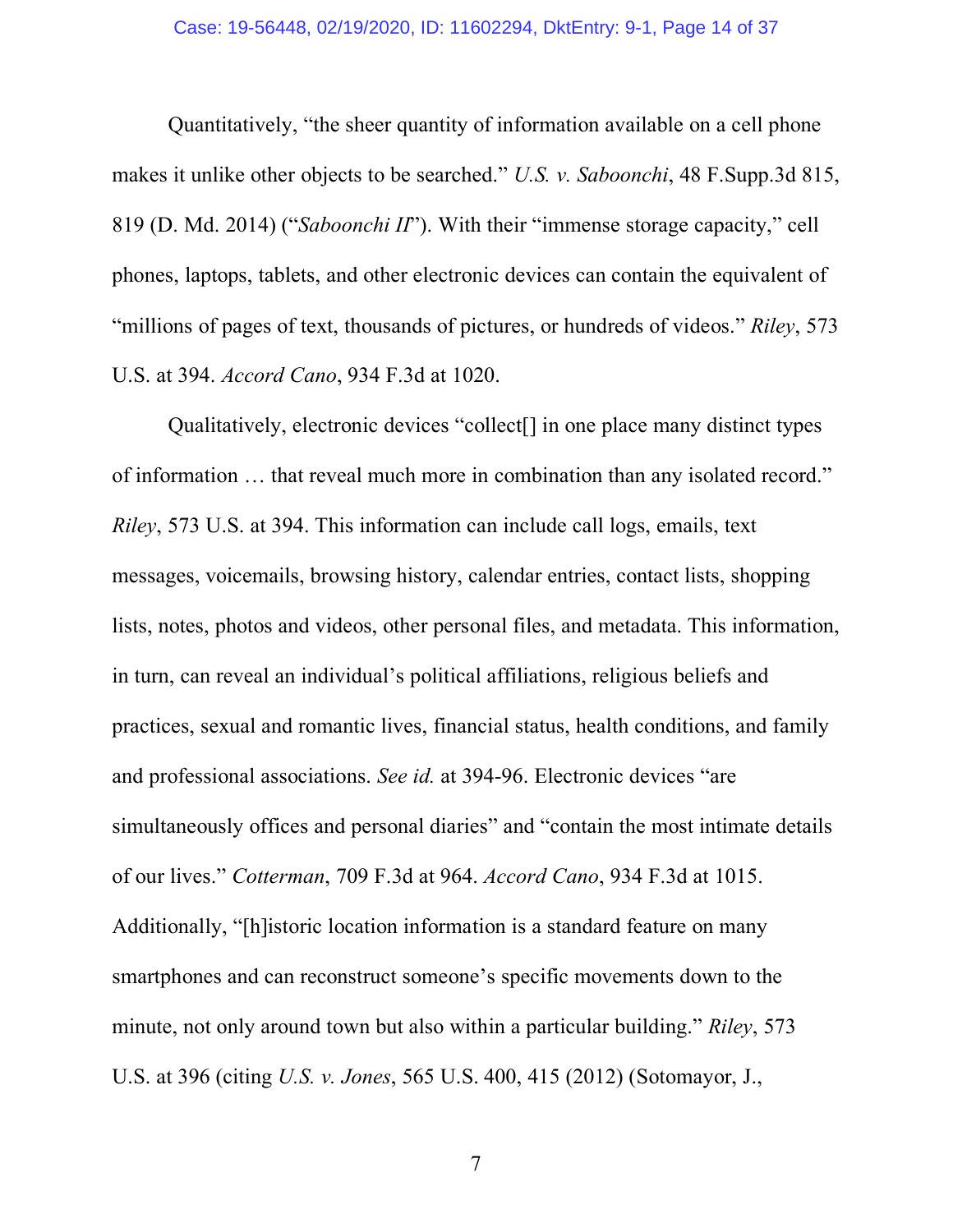concurring)).

Even electronic devices with more limited features and storage capacity than cell phones and laptops contain a wide variety of highly personal information.8 Wearable fitness devices track an array of data related to an individual's health and activity.9 E-readers can reveal every book a person has read.10 Dedicated GPS devices, including car navigation systems, show where someone has traveled and store the addresses of personal associates and favorite destinations.<sup>11</sup>

Additionally, many electronic devices, including smartphones, permit access

 <sup>8</sup> *See* U.S. Customs and Border Protection, *Border Search of Electronic Devices, Directive No. 3340-049A* (Jan. 4, 2018), § 3.2 (broadly defining "electronic device"), https://www.cbp.gov/sites/default/files/assets/documents/2018-Jan/CBP-Directive-3340-049A-Border-Search-of-Electronic-Media-Compliant.pdf.

<sup>9</sup> *See, e.g.*, Fitbit, *Charge 3*, https://www.fitbit.com/us/products/trackers/charge3. FitBit's Charge 3 records heart rate, calories burned, steps, distance, floors climbed, active minutes, workouts, sleep, and female menstruation and ovulation. It also contains non-health information including the user's GPS location, and call, text, and calendar notifications.

<sup>10</sup> *See, e.g.*, Amazon, *Kindle*, https://www.amazon.com/dp/B07DLPWYB7. Amazon's Kindle "holds thousands of books" as well as personal documents.

<sup>11</sup> *See*, *e.g.*, Garmin, *Garmin Drive Product Line*,

https://static.garmincdn.com/emea/com/sites/drive/docs/uk/drive-brochure-2017.pdf; Nissan, *Nissan Navigation System*,

https://www.nissanusa.com/connect/features-apps/navigation-system.html. Additionally, the next generation of "connected cars"—with Internet access, and a variety of sensors and features—promise to be a treasure trove of data on drivers and their passengers. *See* PwC Strategy&, *Connected Car Report 2016:* 

*Opportunities, Risk, and Turmoil on the Road to Autonomous Vehicles* (Sept. 28, 2016), https://www.strategyand.pwc.com/gx/en/insights/2016/connected-car-2016 study.html.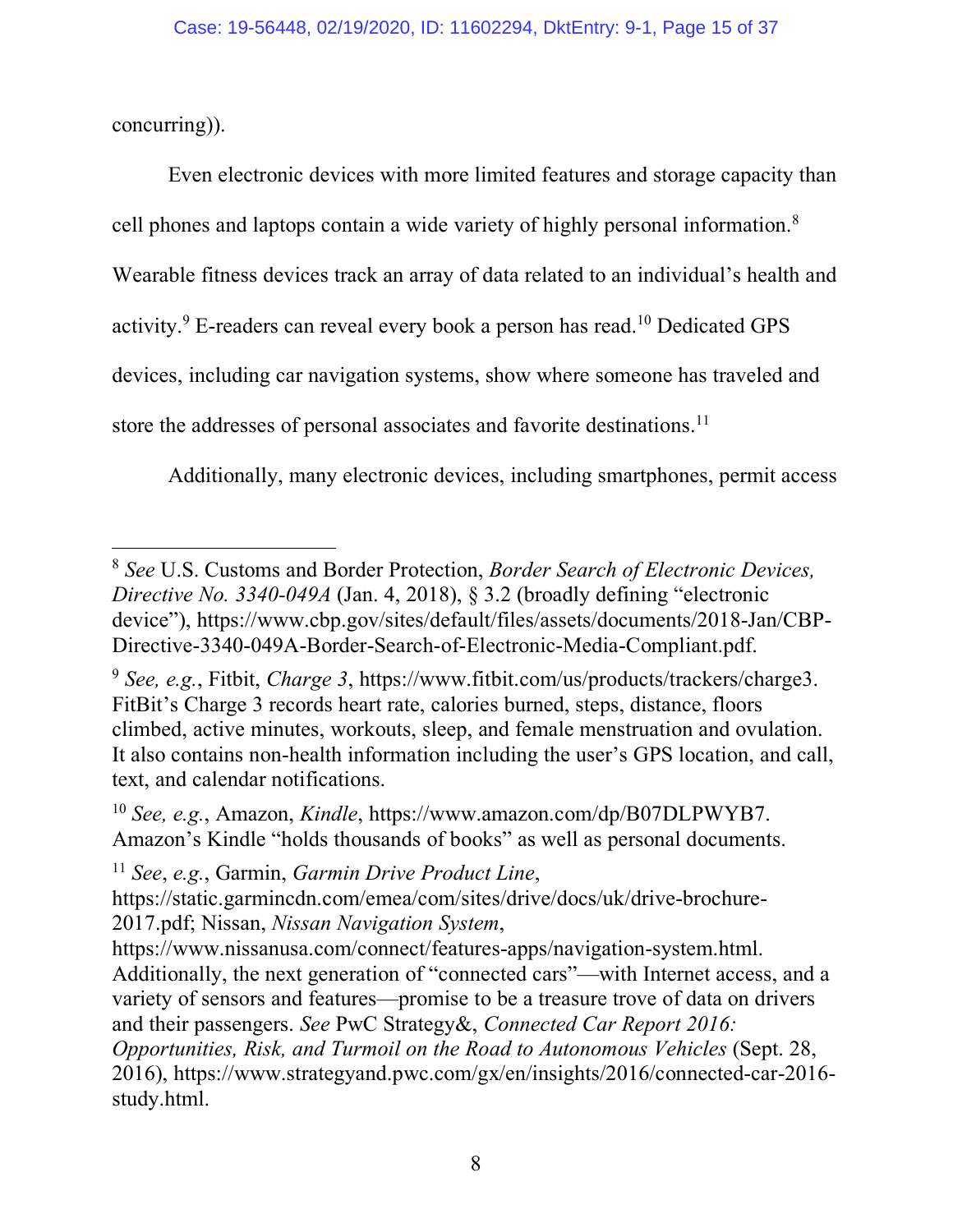#### Case: 19-56448, 02/19/2020, ID: 11602294, DktEntry: 9-1, Page 16 of 37

to personal information stored in the "cloud"—that is, not on the devices themselves, but on servers accessible via the Internet.<sup>12</sup> CBP announced in  $2018$ that its agents may not search cloud content.<sup>13</sup> However, depending on how an app or browser is designed and configured, copies of cloud data often are temporarily stored or cached on the device itself, thereby revealing even more information.<sup>14</sup>

Today's electronic devices enable the reconstruction of "the sum of an individual's private life" covering a lengthy amount of time—"back to the purchase of the [device], or even earlier." *Riley*, 573 U.S. at 394. *Accord Cano*, 934 F.3d at 1020. While people cannot physically "lug around every piece of mail they have received for the past several months, every picture they have taken, or every book or article they have read," they now do so digitally. *Riley*, 573 U.S. at 393. *See also Cotterman*, 709 F.3d at 965 (stating "digital devices allow us to carry the very papers we once stored at home"). But it is not just that a cell phone "contains in digital form many sensitive records previously found in the home; it also contains a broad array of private information never found in a home in any

 <sup>12</sup> *See* Peter Mell, Timothy Grance, *The NIST Definition of Cloud Computing* [Special Pub. 800-145], National Institute of Standards and Technology (Sept. 2011), http://nvlpubs.nist.gov/nistpubs/Legacy/SP/nistspecialpublication800- 145.pdf.

<sup>13</sup> *See supra* n.8, § 5.1.2.

<sup>14</sup> *See* Lee Bell, *What is caching and how does it work?*, Wired UK (May 7, 2017), https://www.wired.co.uk/article/caching-cached-data-explained-delete.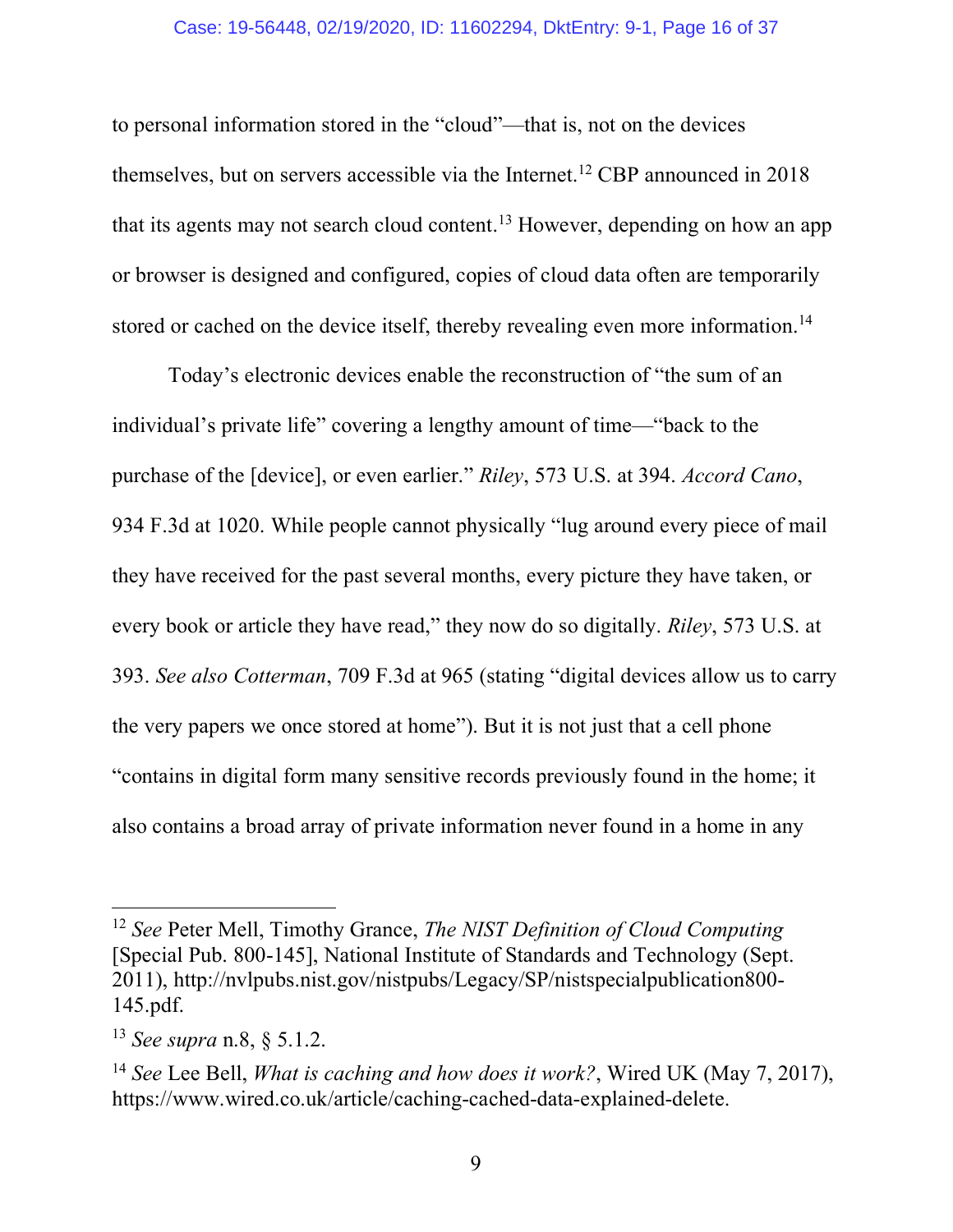form—unless the phone is." *Riley*, 573 U.S. at 396-97.

In sum, because electronic devices differ wildly from luggage and other physical items that travelers carry across the border, border searches of electronic devices have extraordinary privacy implications. As the Supreme Court stated, "It would be foolish to contend that the degree of privacy secured to citizens by the Fourth Amendment has been entirely unaffected by the advance of technology." *Kyllo v. U.S.*, 533 U.S. 27, 33-34 (2001).

### **II. The Border Search Exception Is Narrow**

"[T]he ultimate touchstone of the Fourth Amendment is reasonableness." *Riley*, 573 U.S. at 381. Normally, reasonableness requires a warrant based on probable cause. *Id.* at 382. However, warrant exceptions may be justified when legitimate governmental interests outweigh individual privacy interests. *Id.* at 385. Suspicionless searches, in particular, have been justified where the "primary purpose" of a search is "beyond the normal need for law enforcement" or "beyond the general interest in crime control." *Vernonia School District 47J v. Acton*, 515 U.S. 646, 653 (1995); *City of Indianapolis v. Edmond*, 531 U.S. 32, 37, 48 (2000). Crucially, warrantless and suspicionless searches in a particular context cannot be "untether[ed]" from the purposes justifying the exception at issue. *Riley*, 573 U.S. at 386. *See also Florida v. Royer*, 460 U.S. 491, 500 (1983) (warrantless searches "must be limited in scope to that which is justified by the particular purposes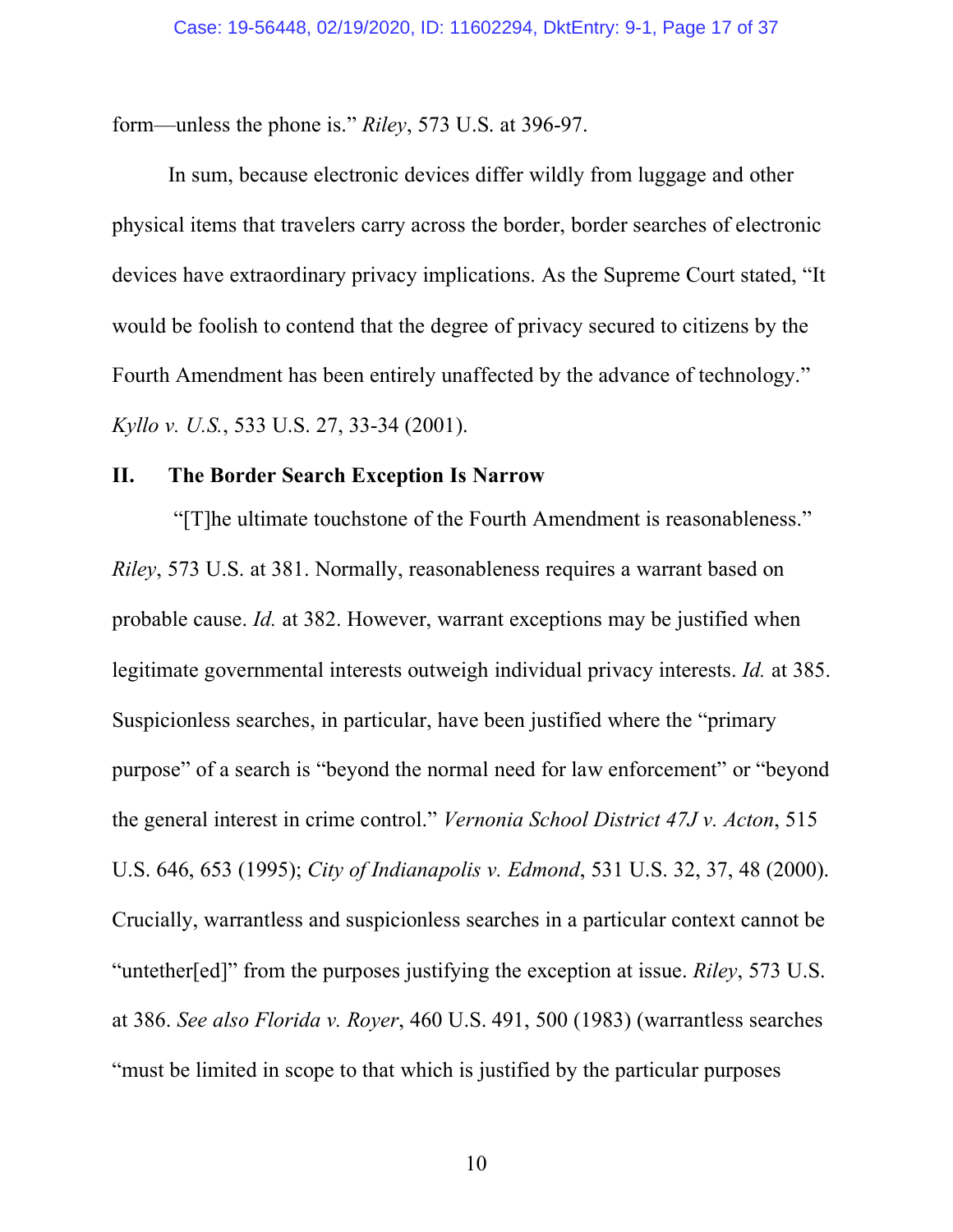served by the exception"); *Cano*, 934 F.3d at 1011; *Aigbekaen*, 943 F.3d at 720; *Alasaad II*, 2019 WL 5899371, \*9.

The search-incident-to-arrest exception at issue in *Riley* is not justified by the need to gather additional evidence of the alleged crime, but instead the need to protect officer safety and prevent the destruction of evidence. *Riley*, 573 U.S. at 384-85. The warrantless, suspicionless drug tests at issue in *Vernonia* were upheld as reasonable to protect the health and safety of minor student athletes, not to find evidence to prosecute drug crimes. 515 U.S. at 665. Warrantless, suspicionless sobriety checkpoints are reasonable because they advance the non-criminal purpose of roadway safety. *Michigan Dept. of State Police v. Sitz,* 496 U.S. 444 (1990). By contrast, the warrantless, suspicionless vehicle checkpoint in *Edmond* to uncover illegal narcotics was unconstitutional because its primary purpose was to "uncover evidence of ordinary criminal wrongdoing." 531 U.S. at 42.

The border search exception permits warrantless searches and suspicionless "routine" searches of individuals and items in their possession when crossing the U.S. border. *U.S. v. Montoya de Hernandez*, 473 U.S. 531 (1985). *Edmond* clarified that although some exceptions, like border searches, might involve law enforcement activities because they can result in "arrests and criminal prosecutions," that does not mean that the exceptions were "designed primarily to serve the general interest in crime control." 531 U.S. at 42.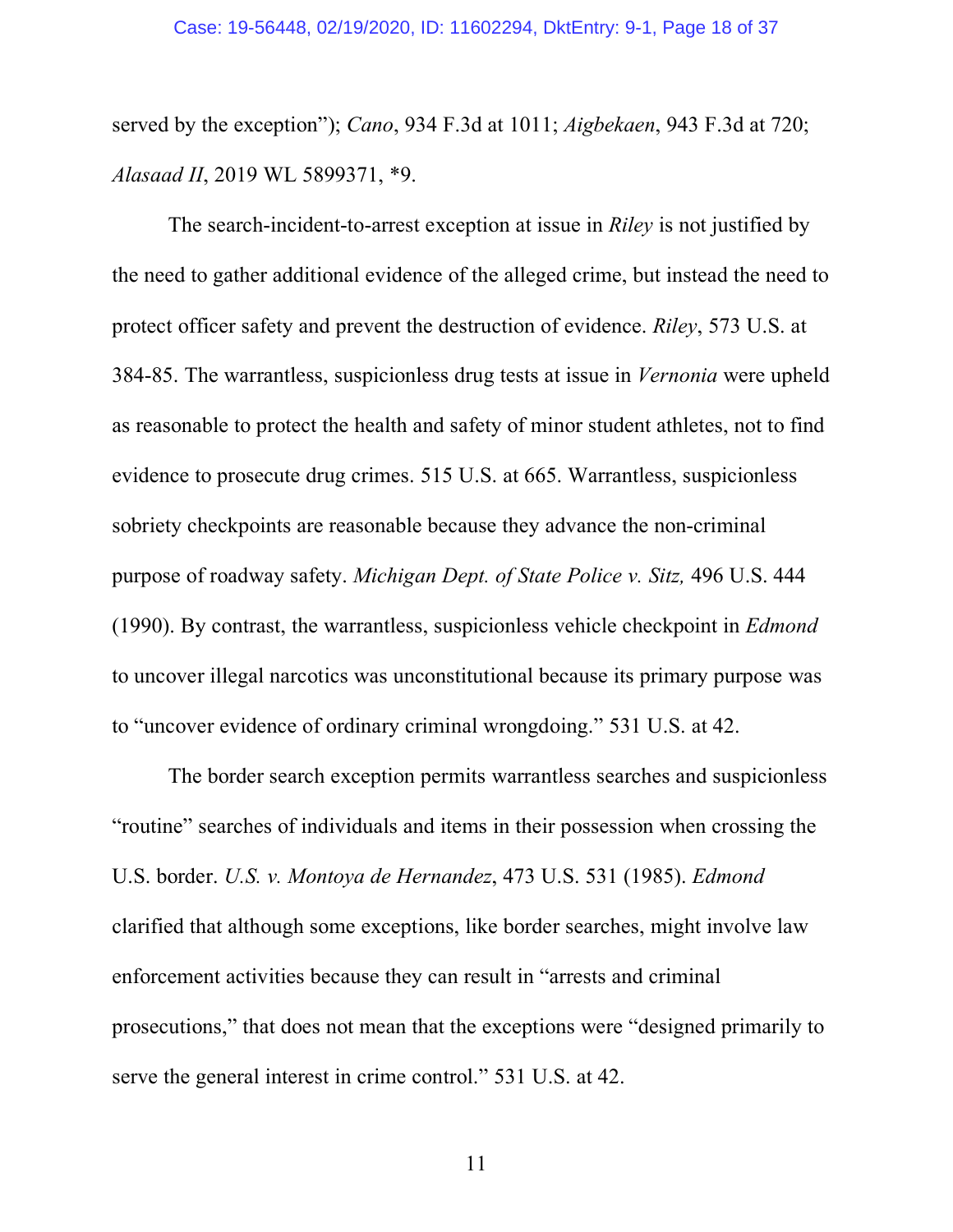Rather, the border search exception is intended to serve the two narrow purposes of enforcing the immigration and customs laws. *See Cano*, 934 F.3d at 1013 (emphasizing the "narrow" scope of the border search exception). In 1925, the Supreme Court articulated these two limited justifications for warrantless and suspicionless searches at the border: "Travelers may be so stopped in crossing an international boundary because of national self-protection reasonably requiring one entering the country to identify [i] himself as *entitled* to come in, and [ii] his belongings as effects which may be *lawfully* brought in." *Carroll v. U.S.*, 267 U.S. 132, 154 (1925) (emphasis added). *Carroll* relied on *Boyd*, which drew a clear distinction between focused border searches to enforce customs laws and unfocused border searches to obtain evidence of crime:

The search for and seizure of … goods liable to duties and concealed to avoid the payment thereof, are totally different things from a search for and seizure of a man's private books and papers for the purpose of obtaining information therein contained, or of using them as evidence against him.

116 U.S. at 623.

Accordingly, the border search exception permits warrantless, suspicionless searches in order to prevent undocumented immigrants from entering the country. *Almeida-Sanchez v. U.S.*, 413 U.S. 266, 272 (1973). It may also be invoked to enforce the laws regulating the importation of goods, including ensuring that duties are paid on those goods; and to prevent the importation of contraband such as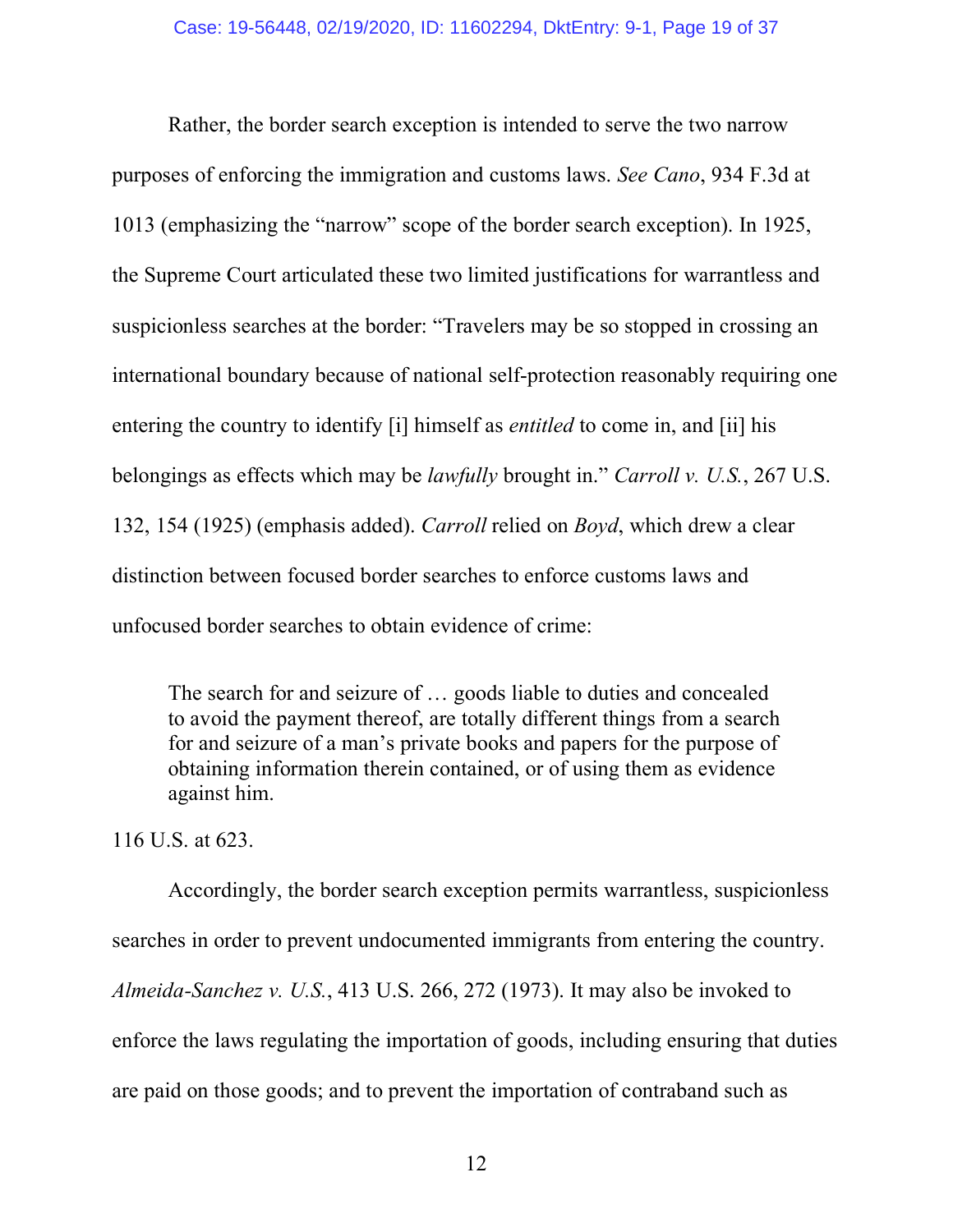#### Case: 19-56448, 02/19/2020, ID: 11602294, DktEntry: 9-1, Page 20 of 37

drugs, weapons, infested agricultural products, and other items that could harm individuals or industries if brought into the country. *See Boyd*, 116 U.S. at 624; *Montoya de Hernandez*, 473 U.S. at 537 (discussing "the collection of duties and  $\ldots$  prevent [ing] the introduction of contraband into this country").<sup>15</sup>

Not to the contrary is *U.S. v. Ramsey*, which stated that "searches made at the border, pursuant to the long-standing right of the sovereign to protect itself by stopping and examining persons and property crossing into this country, are reasonable simply by virtue of the fact that they occur at the border." 431 U.S. 606, 616 (1977). *Ramsey*'s reliance on *Boyd* and *Carroll* shows that the Court understood that this governmental power must remain "tethered" to the specific and narrow purposes of enforcing the immigration and customs laws. *Id.* at 616-18. This parallels both *Chimel* and *Riley*, which held that searches of a home and of cell phone data, respectively, were outside the scope of the narrow purposes of the search-incident-to-arrest exception. *See Riley*, 573 U.S. at 383 (citing *Chimel v. California*, 395 U.S. 752, 753-54, 762-63 (1969)).

Therefore, it is not "anything goes" at the border. *U.S. v. Seljan*, 547 F.3d 993, 1000 (9th Cir. 2008) (en banc). Rather, under the Fourth Amendment, warrantless, suspicionless border searches must be "tethered" to enforcing the

 <sup>15</sup> *See also* Congressional Research Service, *Border Security: Key Agencies and Their Missions* [7-5700] (Jan. 26, 2010) at 2, https://www.fas.org/sgp/crs/homesec/RS21899.pdf.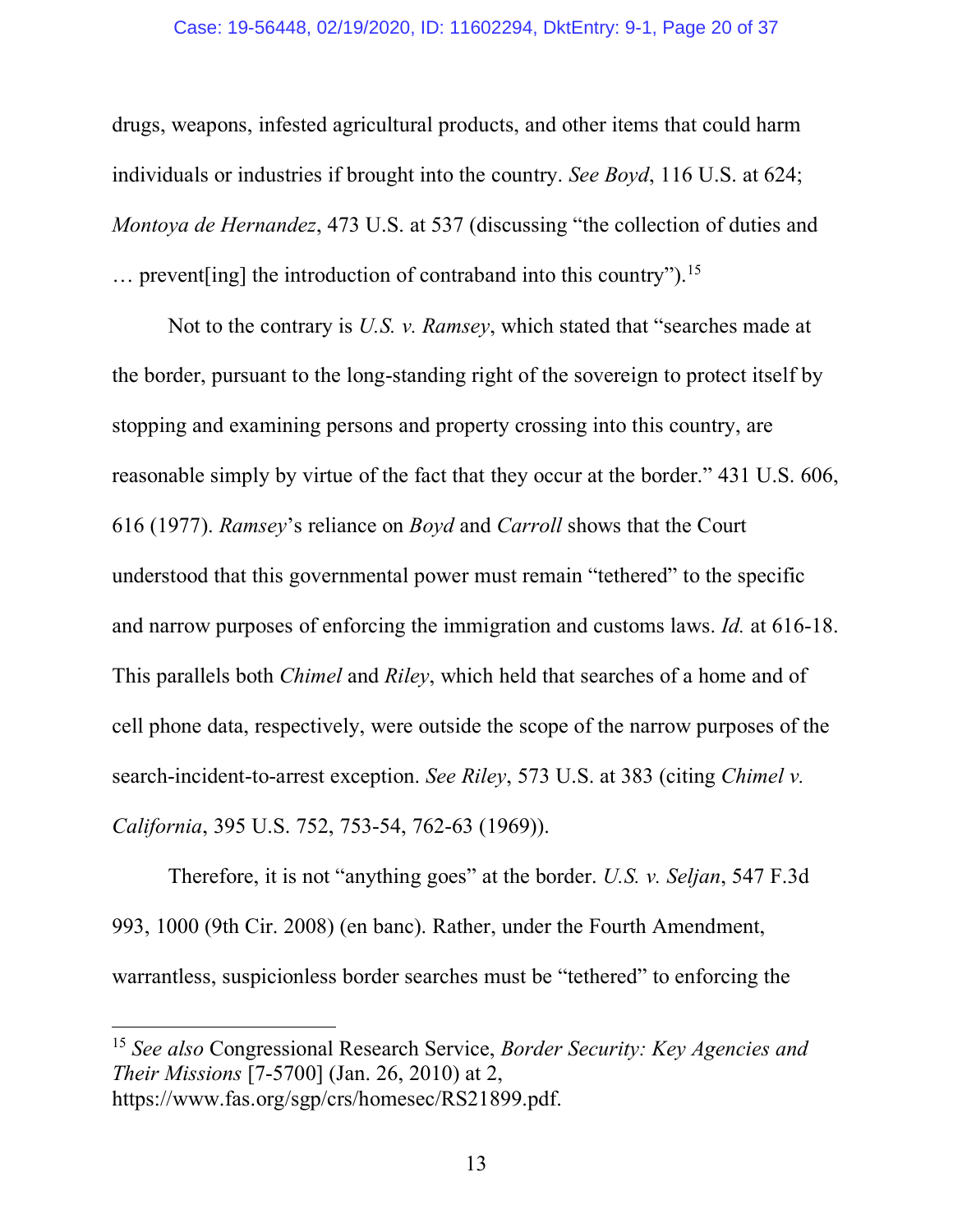immigration and customs laws.

## **III. All Border Searches of Digital Data, Whether Manual or Forensic, Are Highly Intrusive of Personal Privacy and Are Thus "Non-Routine"**

Not all border searches are "routine." In *Ramsey*, the Supreme Court made clear that the border search exception "is grounded in the recognized right of the sovereign to control, *subject to substantive limitations imposed by the Constitution*, who and what may enter the country." 431 U.S. at 620 (emphasis added). The Court has defined "non-routine" border searches as those that are "highly intrusive" and impact the "dignity and privacy interests" of travelers. *Flores-Montano*, 541 U.S. at 152. *Accord Cano*, 934 F.3d at 1012; *Aigbekaen*, 943 F.3d at 720. Searches carried out in a "particularly offensive manner" can also be nonroutine. *Ramsey*, 431 U.S. at 618 n.13. Thus, in *Montoya de Hernandez*, the Supreme Court held that detaining a traveler until she defecated to see if she was smuggling drugs in her digestive tract was a "non-routine" seizure and search that required reasonable suspicion that she was a drug smuggler. 473 U.S. at 541.

In 2013 (before *Riley*), the Ninth Circuit in *Cotterman* was the first appellate court to conclude that forensic searches of digital data are "non-routine" (and thus require reasonable suspicion), while manual searches of the same data are "routine" and fall within the border search exception (which permits suspicionless searches). 709 F.3d at 967-68. The district court in this case followed *Cotterman*. ECF 57 (MTD Order) at 9-12.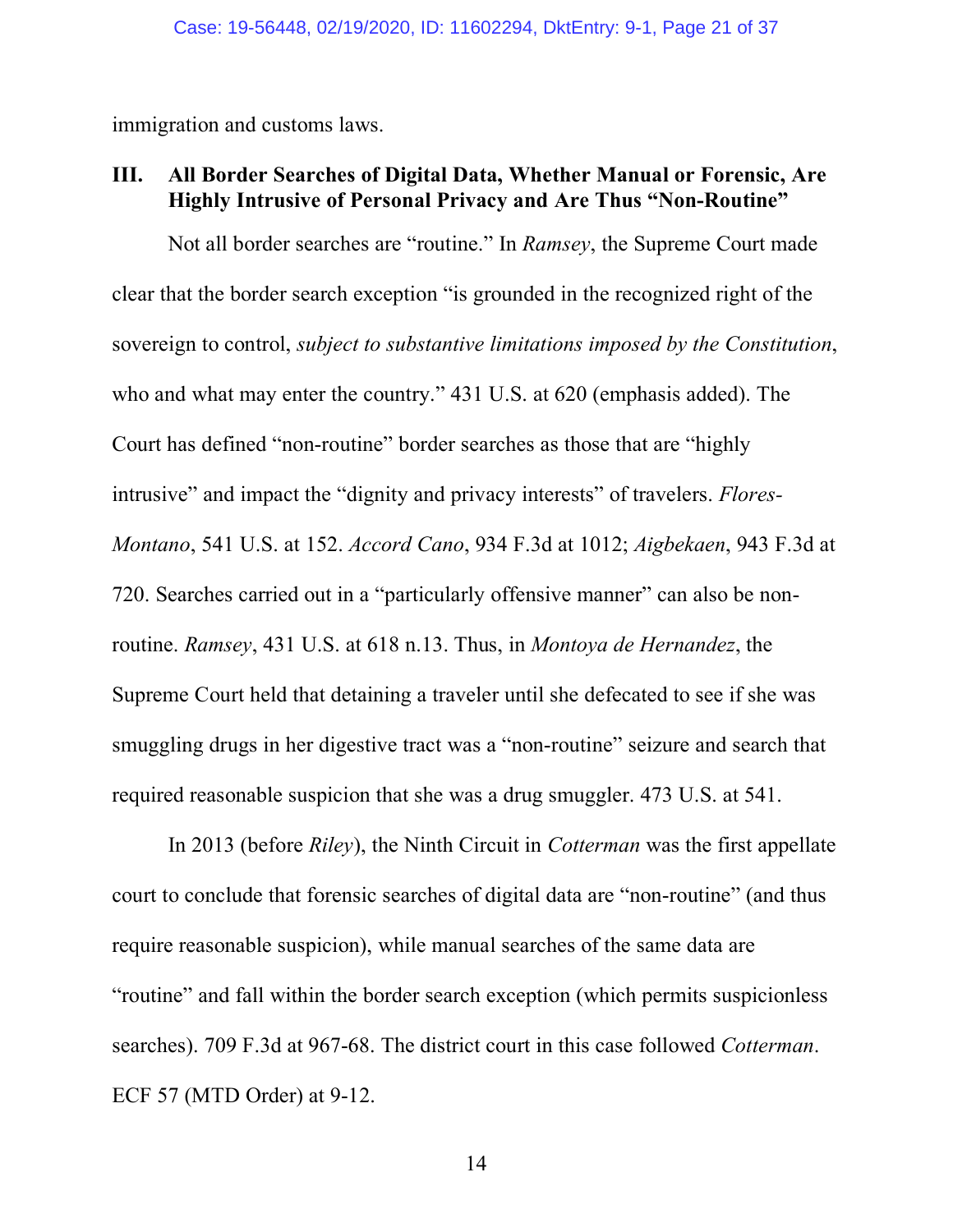However, *amicus* urges this Court to determine that there is no meaningful distinction between manual and forensic searches because "both implicate the same privacy concerns." *See Alasaad II*, 2019 WL 5899371, \*13. *Any* search of the data stored on an electronic device is a "non-routine" search: it is "highly intrusive" and impacts the "dignity and privacy interests" of the traveler, and is "particularly offensive." *Flores-Montano*, 541 U.S. at 152, 154 n.2. It is not correct that forensic searches "intrude[] upon privacy and dignity interests to a far greater degree than" manual searches, *Cotterman*, 709 F.3d at 966, such that a legal distinction should be made between the two types of searches.

Given the vast amounts of highly personal information that electronic devices contain, manual searches of electronic devices greatly burden privacy interests by accessing effectively the same data as forensic searches. While forensic searches may "uncover deleted or encrypted data," manual searches "are not such routine searches given the breadth of intrusion into personal information." *Alasaad II*, 2019 WL 5899371, \*13-14. *See also U.S. v. Saboonchi*, 990 F.Supp.2d 536, 547 (D. Md. 2014) ("*Saboonchi I*") (acknowledging that "a conventional computer search can be deeply probing"). Manual searches can access call logs, emails, text messages, voicemails, browsing history, calendar entries, contact lists, shopping lists, notes, photos and videos, other personal files, and metadata that can reveal highly sensitive information about individuals. *See Alasaad II*, 2019 WL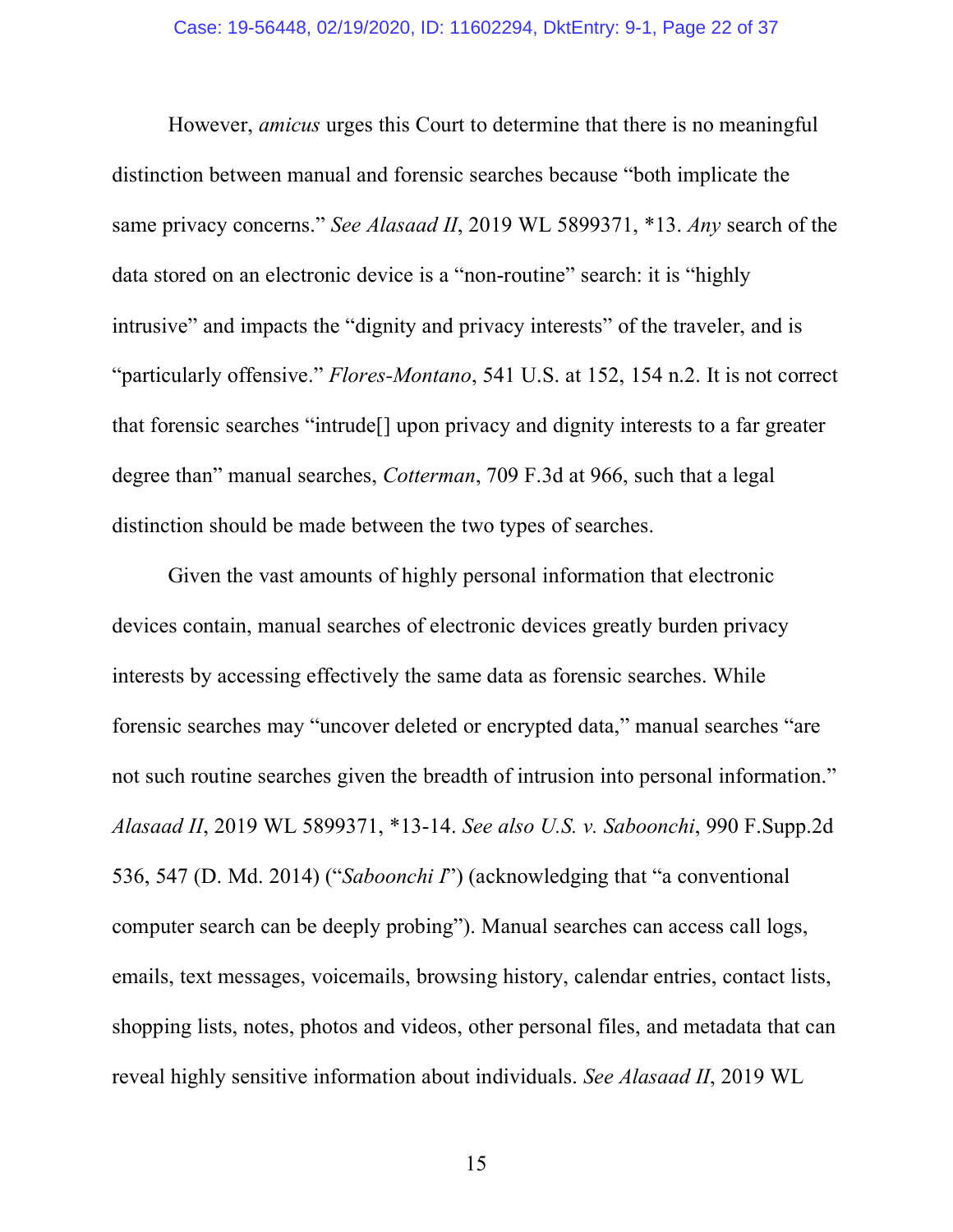5899371, \*11, 13. Even a history of a traveler's physical location may be uncovered through a manual search: for example, on an iPhone, a user may have toggled on the "Significant Locations" feature.<sup>16</sup> If a traveler uses Google Maps while logged into their Google account, a manual search of the app would reveal the traveler's navigation history.17 Travelers' electronic devices increasingly feature expanded hard drive capacities and powerful search capabilities.18 Thus, the rapid rate of technological change will enable manual searches to reveal ever more personal information, making the distinction between them and forensic searches even more immaterial.

Therefore, the dichotomy between manual and forensic searches is factually meaningless and constitutionally unworkable. Constitutional rights should not turn on such a flimsy distinction. *See Kim*, 103 F. Supp. 3d at 55 (stating that whether the border search of the defendant's laptop was reasonable does not "turn on the application of an undefined term like 'forensic'"). The risk of an "unfettered dragnet," *Cotterman*, 709 F.3d at 966, is just as real for manual searches as for forensic searches.

 <sup>16</sup> For Apple iOS 13: Settings>Privacy>Location Services>System Services>Significant Locations.

<sup>17</sup> *See* Google, *Maps*, https://www.google.com/maps/.

<sup>&</sup>lt;sup>18</sup> Apple's iPhone currently has a search function that pulls content based on keywords. Apple, *Use Search on Your iPhone, iPad, or iPod Touch*, https://support.apple.com/en-us/HT201285.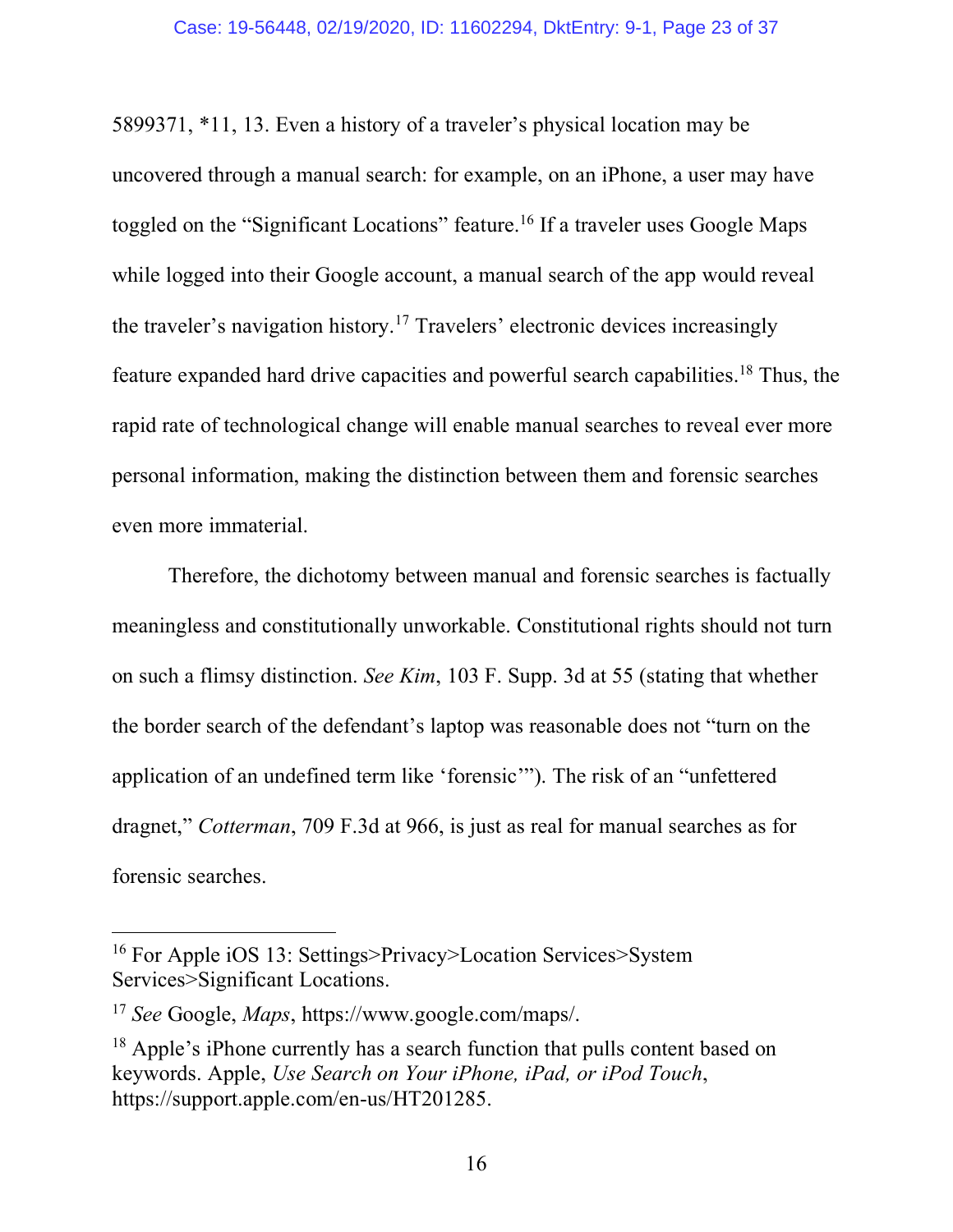Importantly, even though the searches in *Riley* were manual, the Court required a probable cause warrant for *all searches* of a cell phone seized incident to an arrest. *Riley*, 573 U.S. at 379-80.

In sum, *all* searches of digital data at the border—both manual and forensic— are "non-routine" searches that fall outside the border search exception.

## **IV. A Probable Cause Warrant Should Be Required for Border Searches of Data Stored on Electronic Devices**

Reasonable suspicion is not the highest standard that may apply to the extraordinarily invasive "non-routine" searches (manual and forensic) of travelers' electronic devices. The Supreme Court has never suggested that the reasonable suspicion it required in *Montoya de Hernandez* is a ceiling for every border search, or that property searches can never require heightened protection. Rather, the Court's border search decisions establish reasonable suspicion as the *floor* for highly intrusive searches. *See Montoya de Hernandez,* 473 U.S. at 541 n.4 ("today we suggest no view on what level of suspicion, if any, is required for nonroutine border searches such as strip, body cavity, or involuntary x-ray searches"); *Flores-Montano*, 541 U.S. at 152; *House v. Napolitano*, 2012 WL 1038816, \*7 (D. Mass. 2012) (recognizing the "Supreme Court has not explicitly held that all property searches" at the border never require suspicion).

The *Riley* Court's analytical framework complements the border search doctrine's traditional consideration of whether a search is "routine" or "non-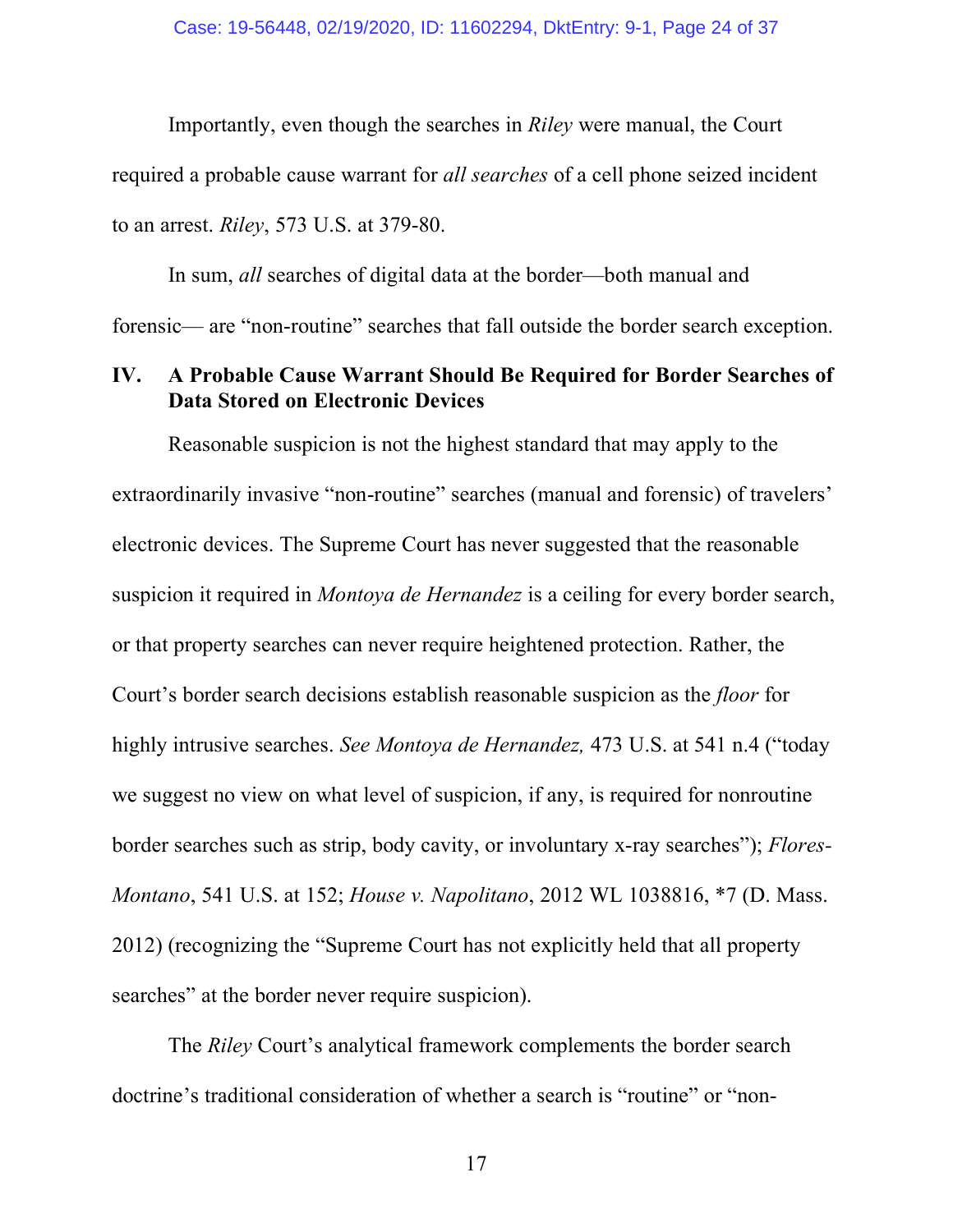#### Case: 19-56448, 02/19/2020, ID: 11602294, DktEntry: 9-1, Page 25 of 37

routine."19 In determining whether to apply an existing warrant exception to a "particular category of effects," individual privacy interests must be balanced against legitimate governmental interests. *Riley*, 573 U.S. at 385-86. *See also Alasaad II*, 2019 WL 5899371, \*12 (the Supreme "Court's reasoning in *Riley* holds the same force when applied to border searches"). In the case of border searches of digital "effects" such as the data on cell phones and laptops, this balancing clearly tips in favor of the traveler.

The Supreme Court prefers "clear guidance" and "categorical rules." *Riley*, 573 U.S. at 398. Thus, this Court should adopt the clear rule that *all* border searches of data stored on electronic devices are "non-routine" searches that require a probable cause warrant. <sup>20</sup> Notably, *Riley* rejected requiring reasonable

<sup>&</sup>lt;sup>19</sup> The Supreme Court has recognized the similarity between the border search exception and the search-incident-to-arrest exception. *Ramsey*, 431 U.S. at 621.

<sup>&</sup>lt;sup>20</sup> A warrant should not be difficult to obtain at the border. "Recent technological advances… have… made the process of obtaining a warrant itself more efficient." *Riley*, 573 U.S. at 401. Border agents clearly know how to obtain judicial authorization for "non-routine" searches and seizures. *See, e.g., Montoya de Hernandez*, 473 U.S. at 535 ("[C]ustoms officials sought a court order authorizing a pregnancy test, an [x-ray], and a rectal examination."). Moreover, border agents may still benefit from the border search exception: for example, they can search without a warrant or individualized suspicion the "physical aspects" of a digital device, e.g., a laptop battery compartment, to ensure that it does not contain contraband such as drugs or explosives. *See Riley*, 573 U.S. at 387; *Alasaad II*, 2019 WL 5899371, \*13 (a search "determining whether a device is owned by the person carrying it across the border, confirming that it is operational and that it contains data" falls within the border search exception).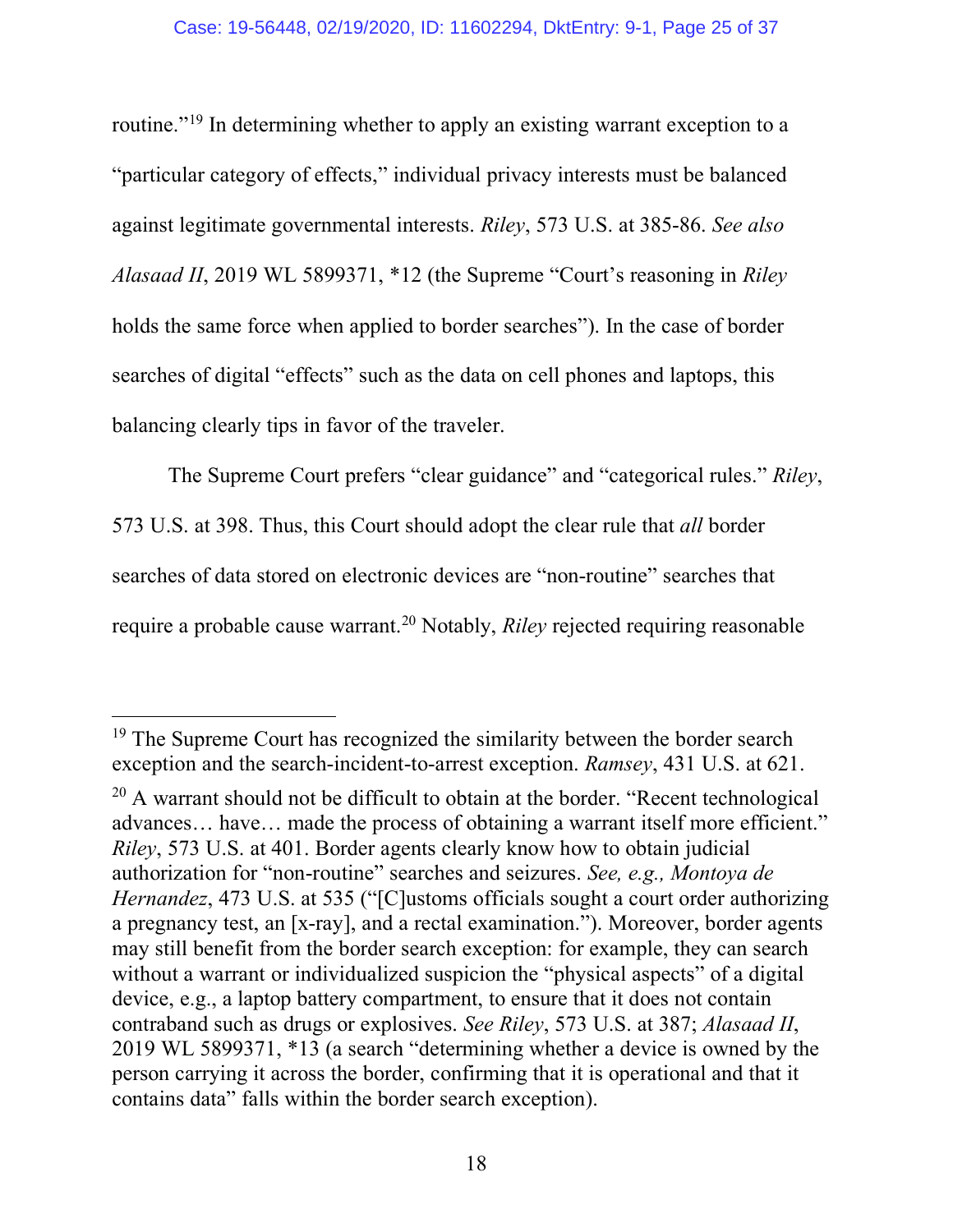#### Case: 19-56448, 02/19/2020, ID: 11602294, DktEntry: 9-1, Page 26 of 37

suspicion for cell phone searches incident to arrest, and required a warrant instead. *Id.* at 398-99.

The Fourth Circuit was the first federal appellate court to hold post-*Riley* that certain border device searches require some level of suspicion about the traveler. *U.S. v. Kolsuz*, 890 F.3d 133 (4th Cir. 2018) ("*Kolsuz II*"). In doing so, the court linked the "non-routine" component of the border search doctrine and *Riley*, holding that "under *Riley*, the forensic examination of Kolsuz's phone must be considered a nonroutine border search, requiring some measure of individualized suspicion." *Id*. at 137. Although the Fourth Circuit has twice declined to hold what the level of suspicion should be, the court left open the possibility of a warrant requirement for both forensic and manual searches. *Kolsuz II*, 890 F.3d at 137, 141; *Aigbekaen*, 943 F.3d at 723. *See also U.S. v. Molina-Isidoro*, 884 F.3d 287, 292 (5th Cir. 2018) (declining to rule on whether *Riley* requires a warrant for border device searches, but emphasizing that a leading Fourth Amendment legal treatise recognizes that "*Riley* may prompt a reassessment" of the question); *U.S. v. Vergara*, 884 F.3d 1309, 1313 (11th Cir. 2018) (Pryor, J., dissenting) (concluding that "a forensic search of a cell phone at the border requires a warrant supported by probable cause.").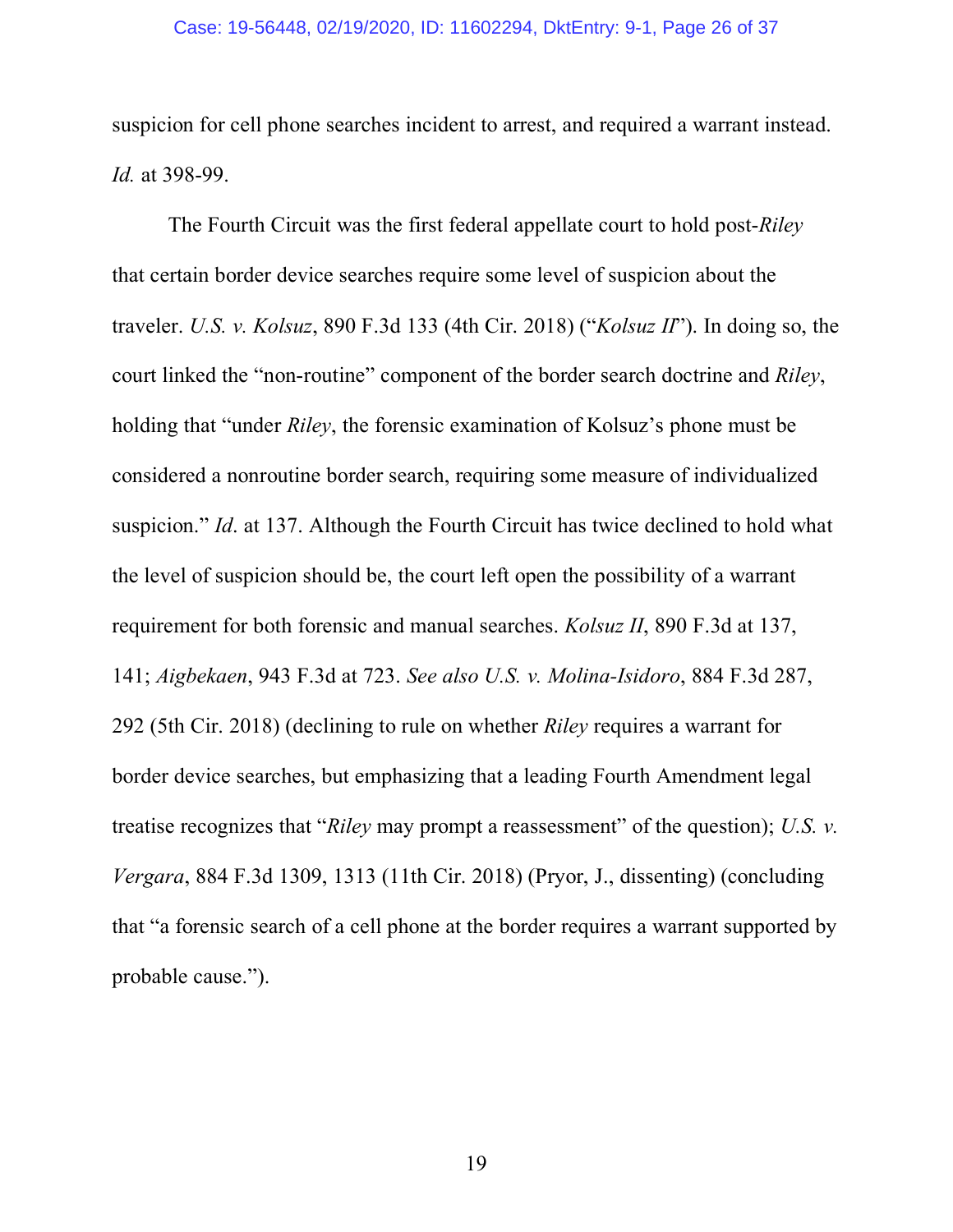# **A. A Probable Cause Warrant Should Be Required Given the Highly Personal Information Stored on Electronic Devices**

Modern electronic devices like cell phones and laptops reveal the "sum of an individual's private life," *Riley*, 573 U.S. at 394, making any search by the government an extraordinary invasion of individual privacy requiring a probable cause warrant. Any border search of an electronic device—whether a manual or forensic search—is highly intrusive and "bears little resemblance" to searches of travelers' luggage. *Id.* at 386. The Fourth Circuit recognized, in the context of border device searches, "the Supreme Court's … decision in *Riley* and its emphasis on the significant privacy interests in the digital contents of phones." *Kolsuz II*, 890 F.3d at 140.

The fact that luggage may contain physical items with personal information does not negate the unique and significant privacy interests in electronic devices. A letter in a suitcase does not compare to the detailed record of correspondence via email or text message over months or years that a cell phone may contain and even a manual search would reveal. Nor does paper correspondence have a keyword search function, and people do not carry all the letters they have ever exchanged when they travel. *See Riley*, 134 573 U.S. at 400.

The Supreme Court's landmark decision in *Carpenter v. U.S.* also informs the border search doctrine. In that case, the Court held that the government must obtain a probable cause warrant for historical cell phone location information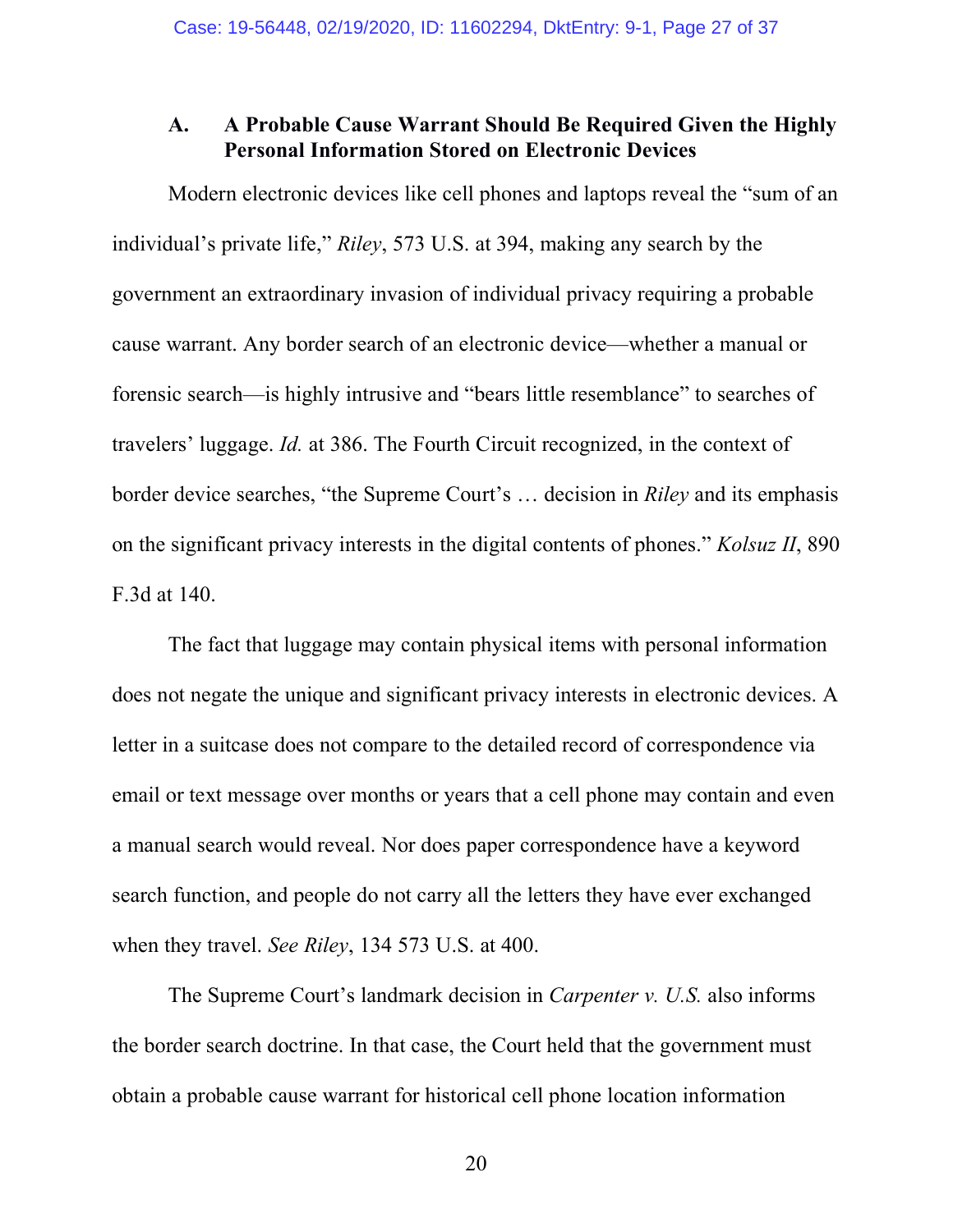maintained by cell phone service providers. 138 S. Ct. 2206, 2221 (2018). The *Carpenter* Court extensively relied on *Riley* in examining the significant privacy interests that individuals have in a record of their physical movements. Historical location information can also be obtained from a border search of a cell phone. *See supra* Sec. I.

Citing *Riley*, the *Carpenter* Court stated, "When confronting new concerns wrought by digital technology, this Court has been careful not to uncritically extend existing precedents." 138 S. Ct. at 2222. Similarly, the border search exception should not be extended to electronic devices. *See Alasaad v. Nielsen*, 2018 WL 2170323, \*20 (D. Mass. 2018) ("*Alasaad I*") (denying government's motion to dismiss, and relying on *Riley* to hold that "digital searches are different … since they 'implicate privacy concerns far beyond those implicated' in a typical container search"); *Kim*, 103 F. Supp. 3d at 59 (granting defendant's motion to suppress evidence obtained from a forensic border search of laptop, and relying on *Riley* to hold that laptop search "was so invasive of Kim's privacy"). Even DHS acknowledges that there is a privacy risk in border searches of electronic devices "due to the volume of the information that is either stored on, or accessible by, today's electronic devices."21

 <sup>21</sup> Department of Homeland Security, *Privacy Impact Assessment Update for CBP Border Searches of Electronic Devices, DHS/CBP/PIA-008(a)*, at 2 (Jan. 4, 2018), https://www.dhs.gov/publication/border-searches-electronic-devices.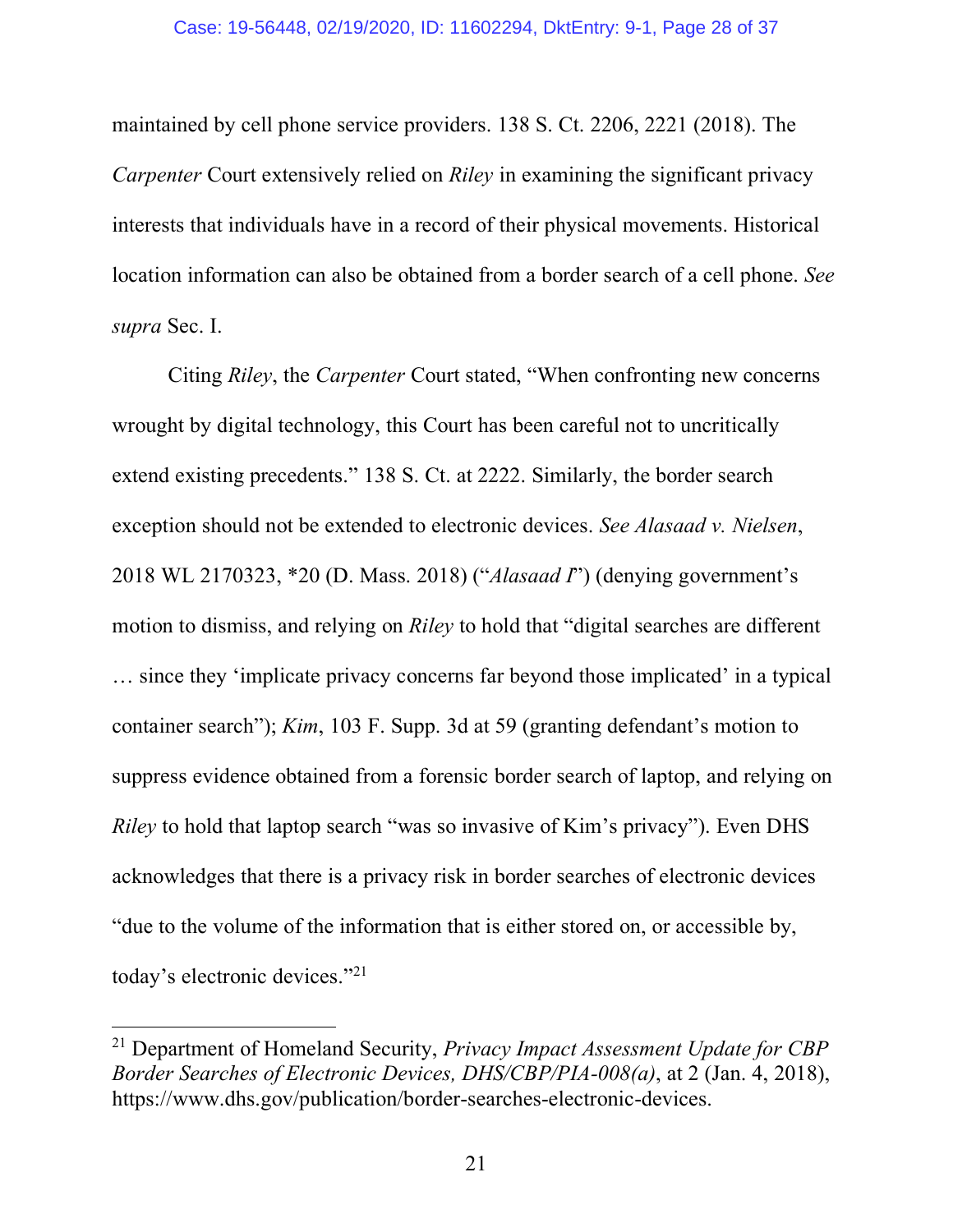# **B. A Probable Cause Warrant Should Be Required Because Warrantless, Suspicionless Border Searches of Digital Data Are Not Tethered to the Narrow Purposes of the Border Search Exception**

Under the Fourth Amendment balancing test, the government's interests are analyzed by considering whether warrantless, suspicionless searches of a particular category of property are sufficiently "tethered" to the purposes underlying the warrant exception. *Riley*, 573 U.S. at 386. In creating the categorical rule that the search-incident-to-arrest exception does not extend to cell phones, *Riley* found that warrantless, suspicionless searches of cell phones seized during an arrest are not sufficiently "tethered" to the narrow purposes of the search-incident-to-arrest exception: 1) to protect officers from an arrestee who might use a weapon against them, and 2) to prevent the destruction of evidence. *Id.* at 384-85. The Court reasoned that 1) "data on the phone can endanger no one," and 2) the probability is small that associates of the arrestee will remotely delete digital data. *Id.* at 387- 391. Regarding the latter concern, the Court emphasized that the problem is not "prevalent," and that possibility does not justify a categorical rule allowing such a significant privacy invasion—that is, permitting a warrantless, suspicionless search of a cell phone *for every arrest*. *Id*. at 389-90.

Likewise, warrantless, suspicionless searches of electronic devices at the border are not sufficiently "tethered" to the narrow purposes justifying the border search exception: immigration and customs enforcement. That is, they are not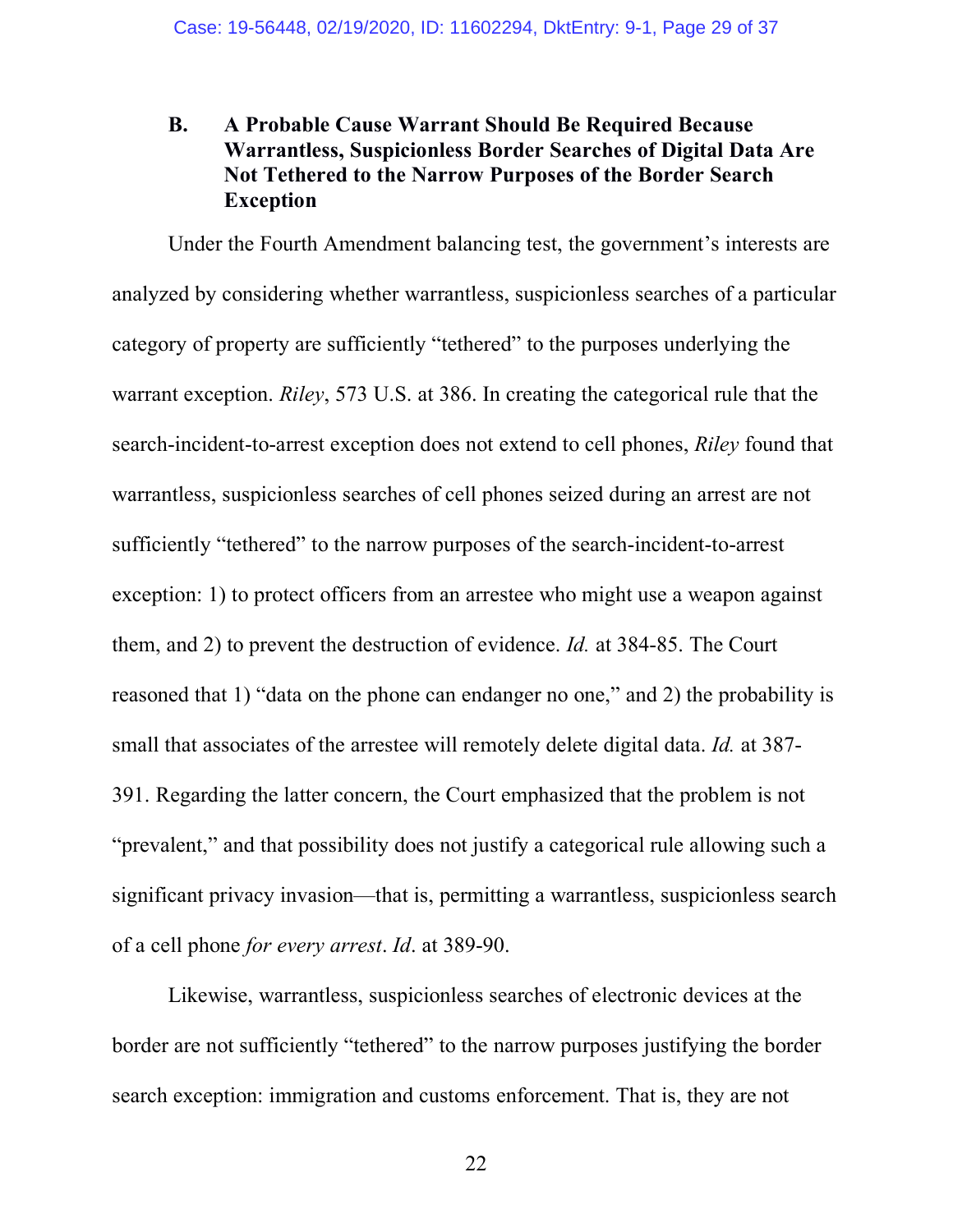#### Case: 19-56448, 02/19/2020, ID: 11602294, DktEntry: 9-1, Page 30 of 37

necessary to and do not sufficiently advance these goals. *See U.S. v. Wurie*, 728 F.3d 1, 13 (1st Cir. 2013), *aff'd*, *Riley*, 573 U.S. 373. As with the search-incidentto-arrest exception, the border search exception "strikes the appropriate balance in the context of physical objects, [but] neither of its rationales has much force with respect to digital content on cell phones" or other electronic devices. *Riley*, 573 U.S. at 386.

Judges have recognized the weak "tethering" between warrantless, suspicionless border searches of electronic devices and enforcing the immigration and customs laws.

Border agents determine a traveler's immigration status and authority to enter the United States by questioning travelers and inspecting official documents such as passports and visas. Border agents should not also have warrantless, suspicionless access to travelers' electronic devices to determine admissibility. In *Alasaad II*, in holding on summary judgment that all border device searches must be limited to searching for digital contraband (albeit pursuant to reasonable suspicion), the district court questioned the need of the government to have suspicionless access to travelers' electronic devices in order to prevent the entry of inadmissible persons when those travelers are U.S. persons who are automatically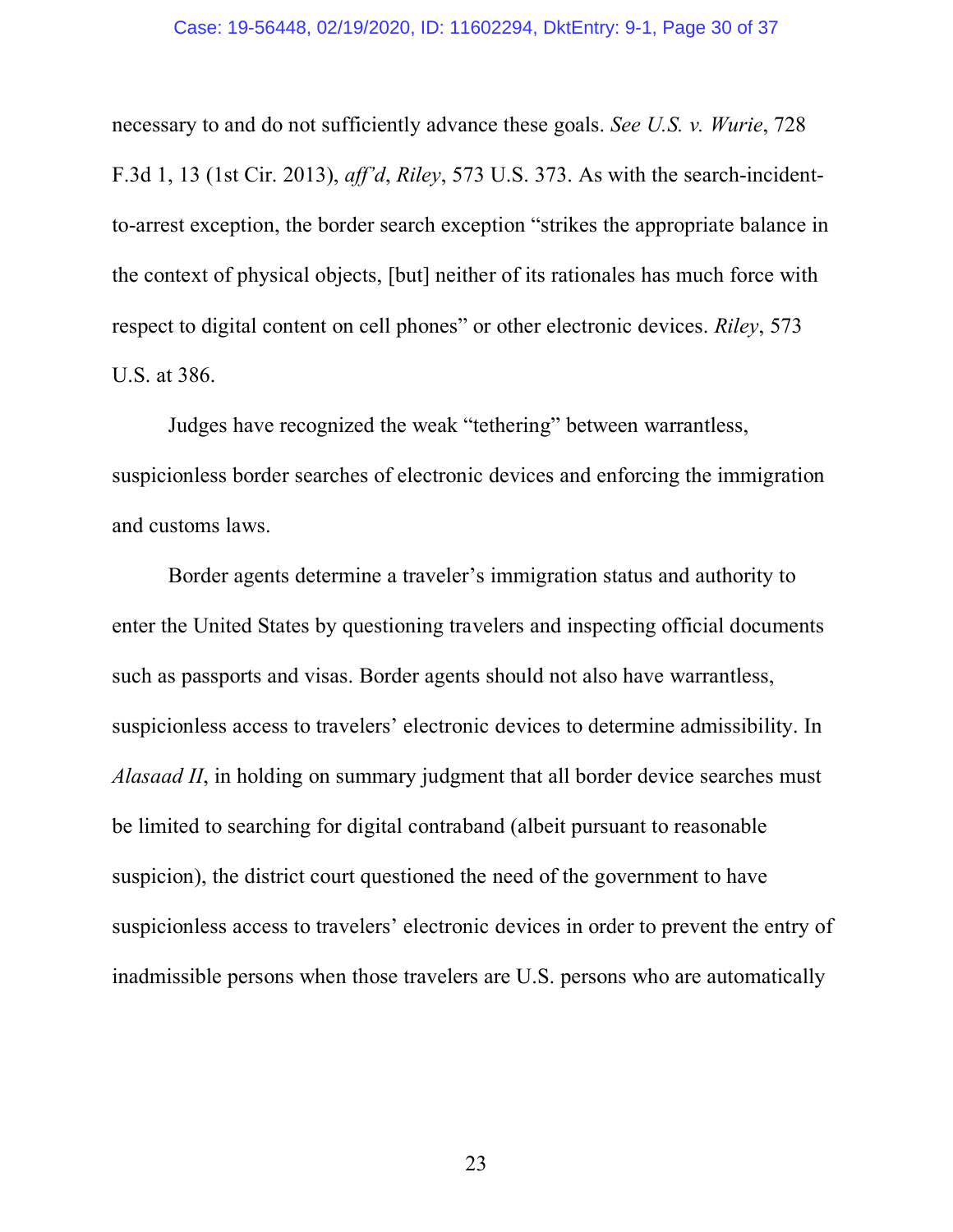admissible. 2019 WL 5899371, \*15.<sup>22</sup> The court further stated, "Even as to an alien, where CBP posits that an electronic device might contain contradictory information about his/her intentions to work in the U.S. contrary to the limitations of a visa, there is no indication as to the frequency of same or the necessity of unfettered access to the trove of personal information on electronic devices for this purpose." *Id*. (citation omitted).

Border agents enforce customs laws by searching travelers' luggage, vehicles, and, if necessary, their persons. *See*, *e.g.*, *Flores-Montano*, 541 U.S. at 151; *U.S. v. Molina-Gomez*, 781 F.3d 13, 16–17 (1st Cir. 2015). Border agents should not also have warrantless, suspicionless access to travelers' electronic devices to enforce the customs laws. The purpose of the customs rationale of the border search exception is to prevent *physical items* from entering the country at the moment the traveler crosses the border, typically because the items were not properly declared for duties, or are contraband that could harm individuals or industries if brought into the country. Just as the *Riley* Court stated that "data on the phone can endanger no one," 573 U.S. at 387, physical items cannot be hidden

 <sup>22</sup> *See* U.S. Customs and Border Protection, *Immigration and Inspection Program* (Feb. 21, 2014) ("U.S. citizens are automatically admitted upon verification of citizenship; aliens are questioned and their documents are examined to determine admissibility"), https://www.cbp.gov/border-security/ports-entry/overview.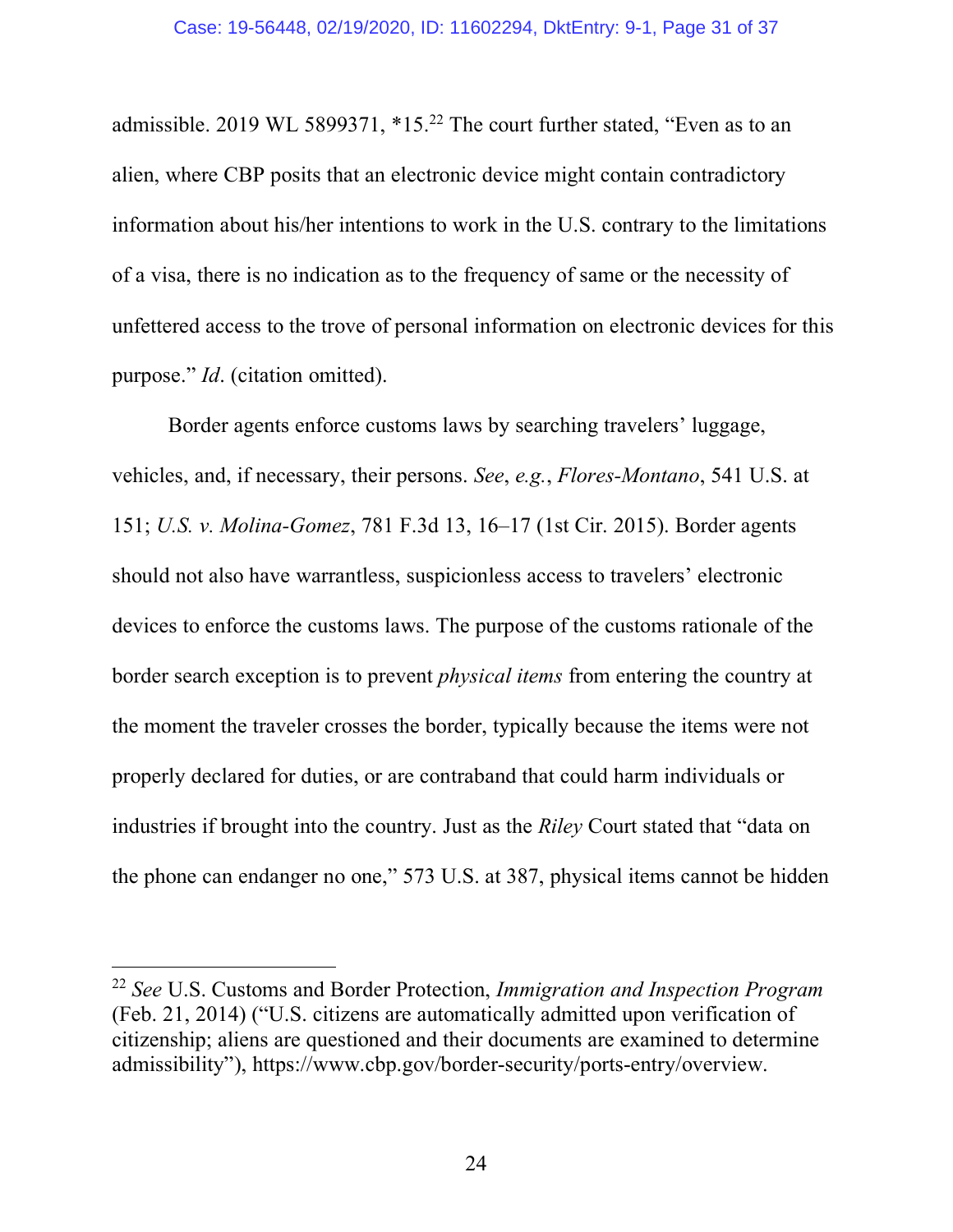in digital data.

In *Molina-Isidoro*, a case involving the attempted smuggling of drugs into the country, Fifth Circuit Judge Gregg Costa in his concurring opinion stated, "Detection of … contraband is the strongest historic rationale for the border search exception." 884 F.3d at 295 (Costa, J., concurring). *Accord Cano*, 934 F.3d at 1018; *Aigbekaen*, 943 F.3d at 721. Yet, "[m]ost contraband, the drugs in this case being an example, cannot be stored within the data of a cell phone." *Molina-Isidoro*, 884 F.3d at 295 (Costa, J., concurring). Judge Costa concluded, "this detection-of-contraband justification would not seem to apply to an electronic search of a cellphone or computer." *Id*.

In *Vergara*, Eleventh Circuit Judge Jill Pryor, in concluding that she would have required a probable cause warrant to conduct a forensic search of an electronic device at the border, similarly stated, "the rationales underlying the border search exception lose force when applied to forensic cell phone searches… [C]ell phones do not contain the physical contraband that border searches traditionally have prevented from crossing the border." *Vergara*, 884 F.3d at 1317 (Pryor, J., dissenting).

Judges have also rejected a new "evidence-gathering justification" or general law enforcement purpose of the border search exception to support unfettered access to travelers' electronic devices.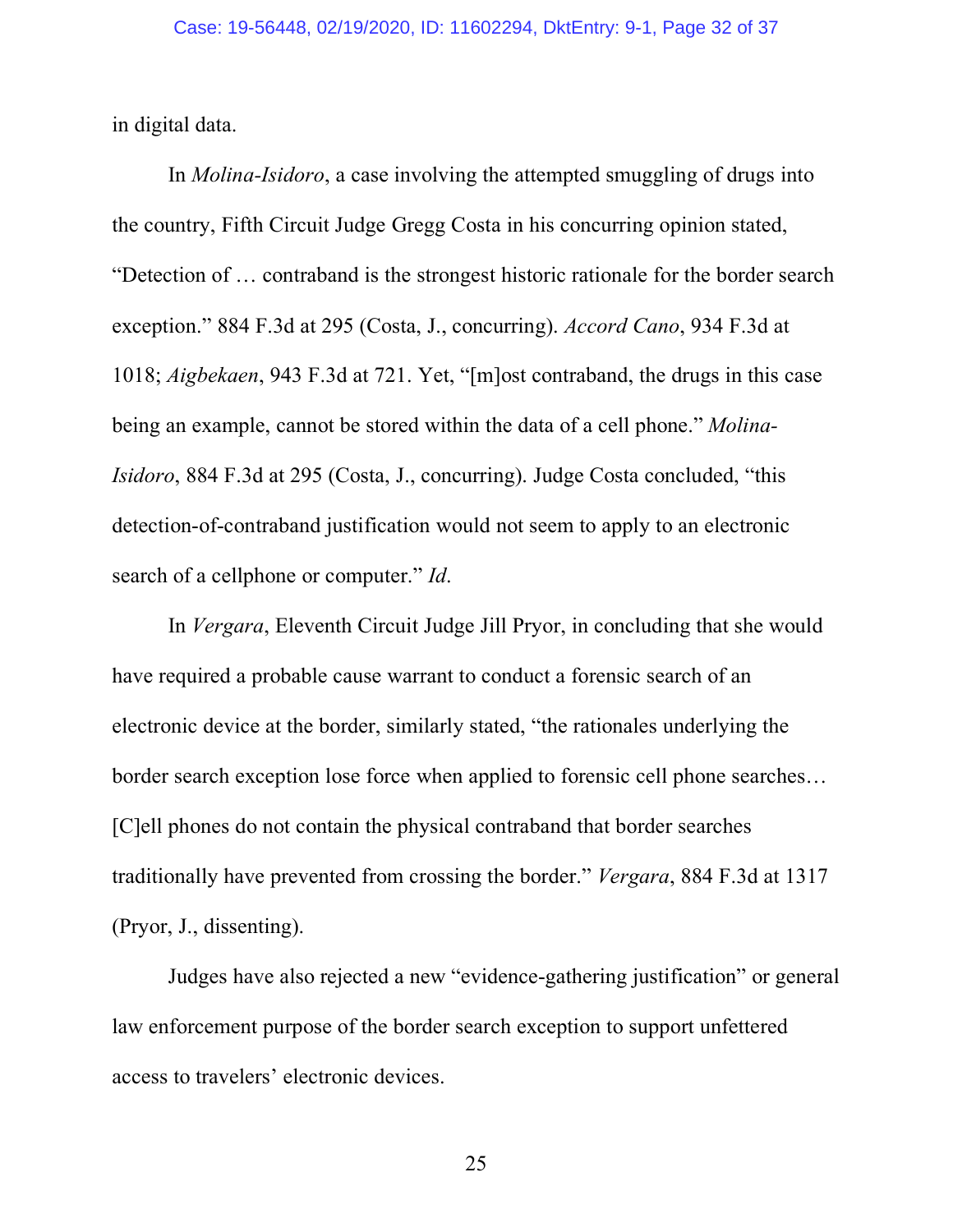Judge Costa of the Firth Circuit explained that *Boyd*'s "emphatic distinction between the sovereign's historic interest in seizing imported contraband and its lesser interest in seizing records revealing unlawful importation has potential ramifications for the application of the border-search authority to electronic data that cannot conceal contraband and that, to a much greater degree than the papers in *Boyd*, contains information that is like an extension of the individual's mind." *Molina-Isidoro*, 884 F.3d at 297 (Costa, J., concurring) (internal quotations omitted).

Similarly, Judge Pryor of the Eleventh Circuit determined that a new "general law enforcement justification" does not support conducting warrantless, suspicionless cell phone searches at the border. *Vergara*, 884 F.3d at 1317 (Pryor, J., dissenting). She stated that this justification is "quite far removed from the purpose originally underlying the border search exception: 'protecting the Nation from entrants who may bring anything harmful into this country.'" *Id*. She concluded, quoting *Riley*, "Excepting forensic cell phone searches from the warrant requirement because those searches may produce evidence helpful in future criminal investigations would thus 'untether the rule from [its] justifications.'" *Id*. *See also Cano*, 934 F.3d at 1018 (recognizing "the distinction between seizing goods at the border because their importation is prohibited and seizing goods at the border because they may be useful in prosecuting crimes");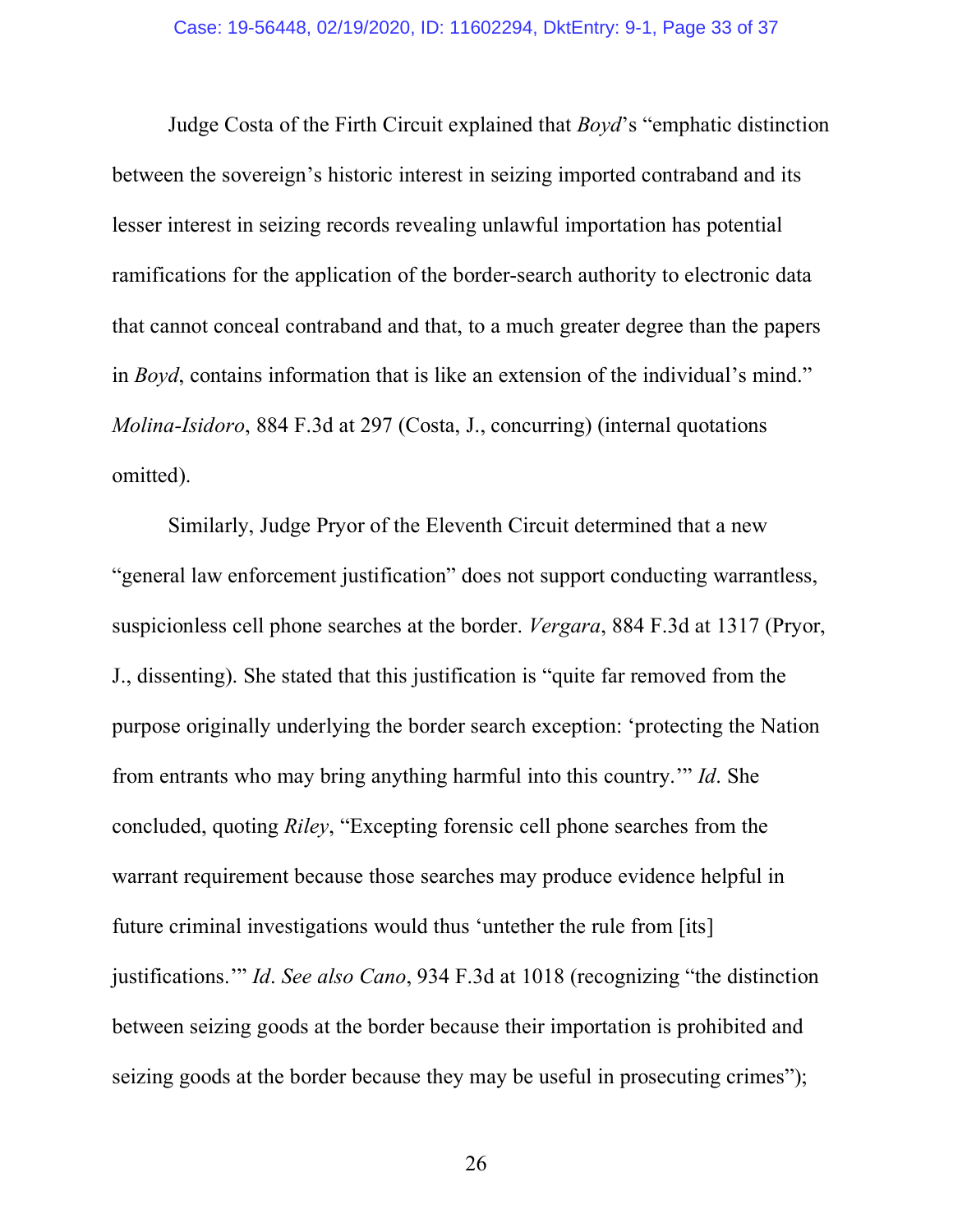*Aigbekaen*, 943 F.3d at 721 ("Government may not invoke the border exception on behalf of its generalized interest in law enforcement and combatting crime") (internal quotations and citation omitted); *Alasaad II*, 2019 WL 5899371, \*15 (recognizing the "long-standing distinction that the Supreme Court has made between the search for contraband, a paramount interest at the border, and the search of evidence of past or future crimes at the border, which is a general law enforcement interest not unique to the border"); *U.S. v. Kolsuz*, 185 F. Supp. 3d 843, 858 (E.D. Va. 2016) ("*Kolsuz I*") (digital data "is merely indirect evidence of the things an individual seeks to export illegally—not the things themselves").

Some digital content, such as child pornography, can be considered "digital contraband" that may be interdicted at the U.S. border. *Cf. U.S. v. Thirty-Seven Photographs*, 402 U.S. 363, 376–77 (1971) ("Congress may declare [obscenity] contraband and prohibit its importation."). However, this interdiction should not be facilitated by warrantless, suspicionless searches of electronic devices given that the *Riley* factors for sufficient tethering are not met. First, the government cannot show "that the ability to conduct a warrantless search would make much of a difference" in preventing the importation of digital contraband into the country. *See Riley*, 573 U.S. at 390. This is because, unlike physical contraband, digital contraband can easily be transported across borders via the Internet. *See Vergara*,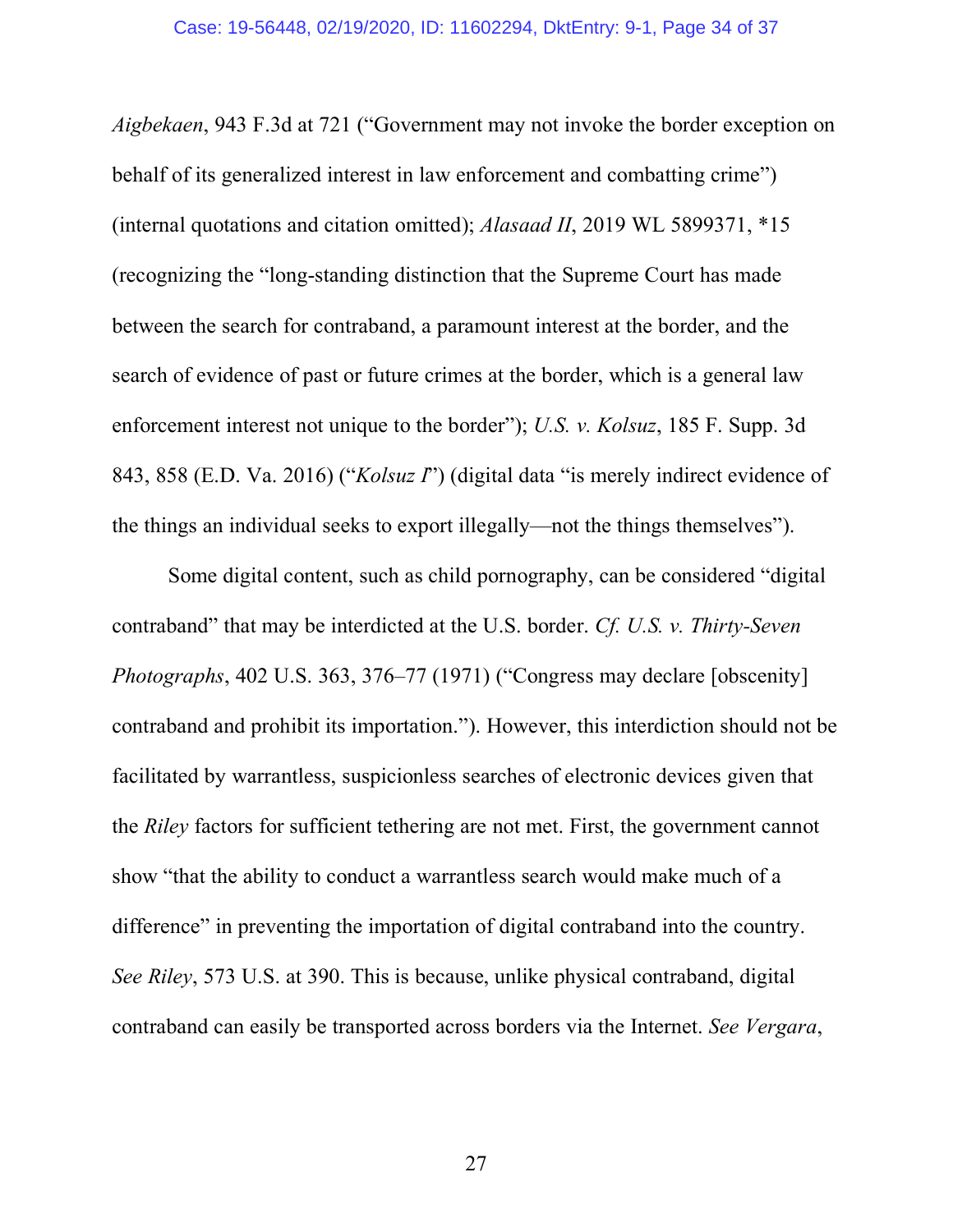884 F.3d at 1317 (Pryor, J., dissenting) ("electronic contraband is borderless").<sup>23</sup> Second, the government cannot demonstrate that any digital contraband that might be on travelers' devices is a "prevalent" problem *at the border*. *See Riley*, 573 U.S. at 389. This is because the government provided a "dearth of information of the prevalence of digital contraband entering the U.S. at the border." *Alasaad II*, 2019 WL 5899371, \*10.

Thus, governmental interests cannot justify a *categorical rule* permitting warrantless, suspicionless border searches of *all* electronic devices entering or exiting the country. "[L]egitimate concerns about child pornography do not justify unfettered crime-fighting searches or an unregulated assault on citizens' private information." *Cotterman*, 709 F.3d at 966.

Ultimately, even if "tethering" may be considered sufficient here, the extraordinary privacy interests that travelers have in their cell phones and laptops still outweigh any legitimate governmental interests. Governmental interests do "not justify dispensing with the warrant requirement across the board." *Riley*, 573 U.S. at 388. In short, "some searches, even when conducted within the scope of the

<sup>23</sup> "The vast majority of child pornography offenders today use the Internet or Internet-related technologies to access and distribute child pornography." *Alasaad I*, 2018 WL 2170323, \*19, quoting U.S. Sent'g Comm'n, *Federal Child Pornography Offenses* (2012), at 41-42, https://www.ussc.gov/sites/default/files/pdf/news/congressional-testimony-andreports/sex-offense-topics/201212-federal-child-pornography-

offenses/Full\_Report\_to\_Congress.pdf.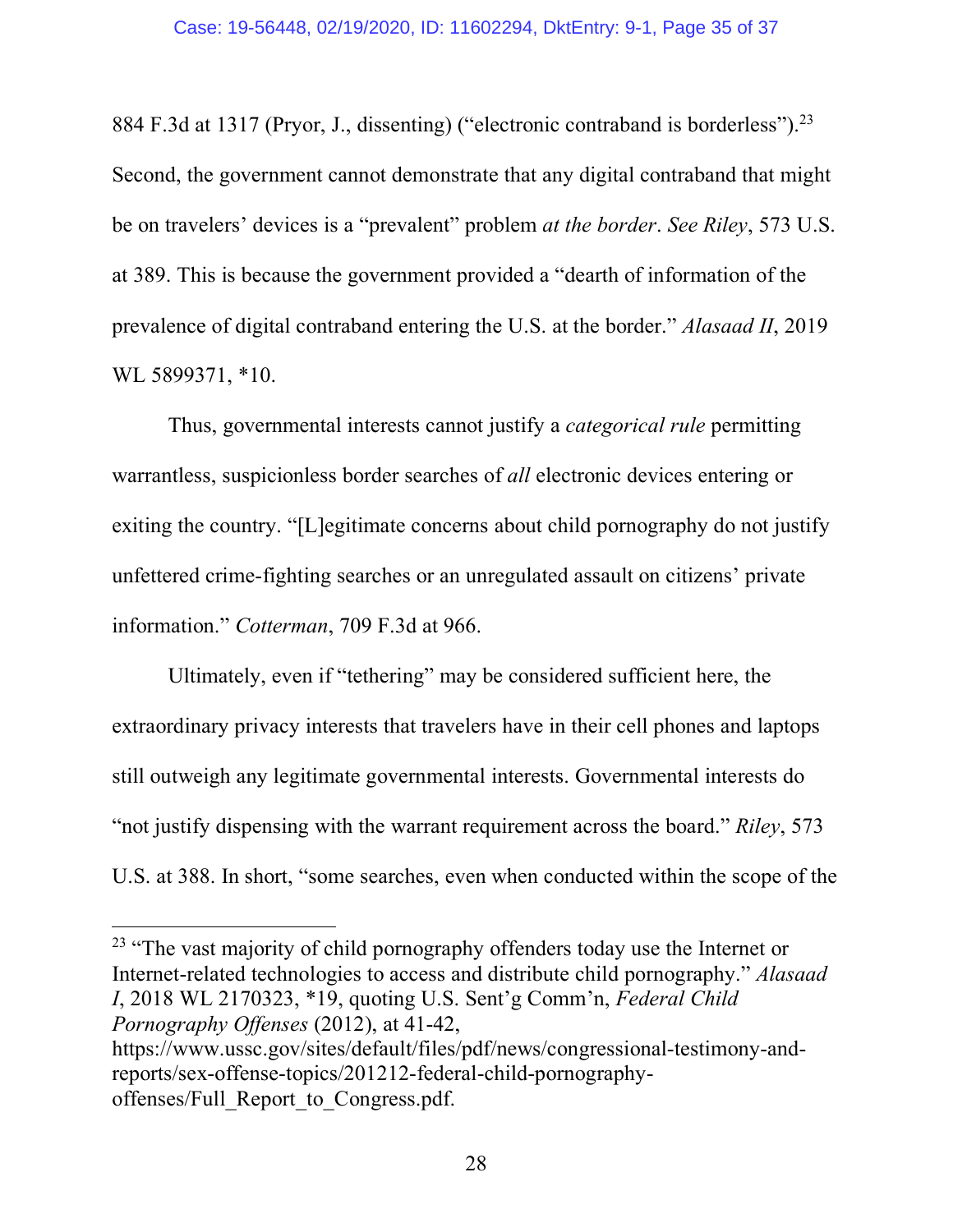[border search] exception, are so *intrusive* that they require additional justification,

up to and including probable cause and a warrant." *Cano*, 934 F.3d at 1011

(emphasis in original). *Accord Alasaad II*, 2019 WL 5899371, \*9.

# **CONCLUSION**

This Court should adopt the categorical rule that all border searches of data stored on electronic devices are "non-routine," and that, consistent with *Riley v. California*, a probable cause warrant is required.

Dated: February 19, 2020 By: /s/ Sophia Cope

Sophia Cope Adam Schwartz ELECTRONIC FRONTIER FOUNDATION 815 Eddy Street San Francisco, CA 94109 sophia@eff.org adam@eff.org (415) 436-9333

*Counsel for Amicus Curiae Electronic Frontier Foundation*